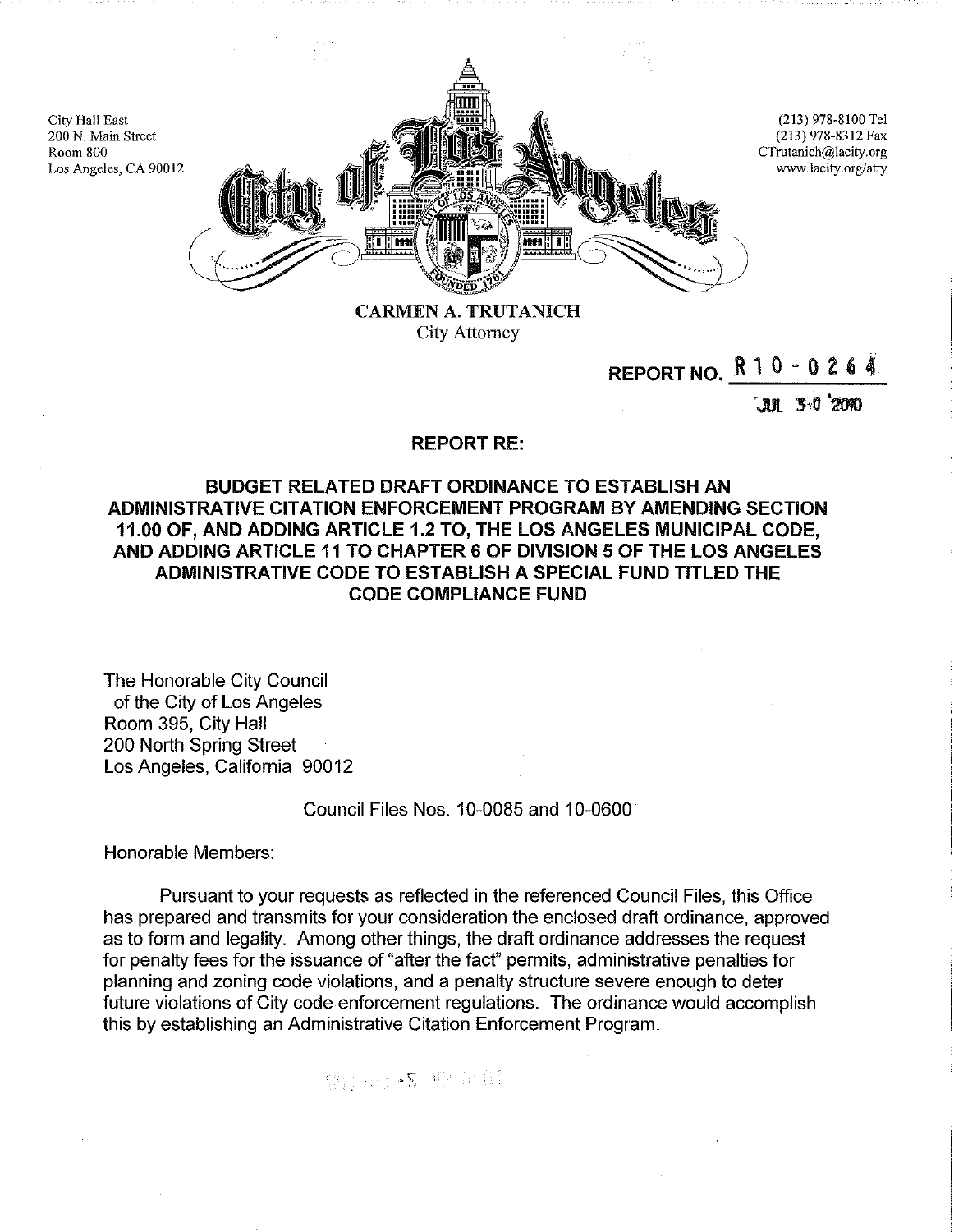The Honorable City Counc.. of the City of Los Angeles Page 2

# **Background**

The existing code enforcement system in the City of Los Angeles involves a complex and extended multi-step process that can drag out for weeks or months, with little hope for a prompt resolution of the underlying violation or abatement of the potentially harmful conditions. City enforcement officers struggle to keep up with the backlog of cases. Moreover, the few cases that warrant criminal prosecution by this Office are often times criticized by the courts as mere nuisances that unnecessarily clog the dockets. This proposed administrative citation enforcement program is therefore designed to specifically handle, in a cost-effective manner, low-level violations that would otherwise not be prosecuted, as well as relieve already congested and over-burdened courts, and allow them to handle more serious violations and civil actions.

Faced with similar problems, some cities and counties around the country have successfully implemented administrative citation programs that serve as an alternative method of enforcement for less serious, local code violations. These administrative citations provide enforcement officials with greater flexibility in achieving compliance. Specifically, rather than relying on the criminal court system, code violations can be handled through an administrative citation process that incorporates both fines and abatement procedures.

The adoption of a comprehensive and uniformly applied Administrative Hearing and Enforcement Program (AHEP) would provide the City with an efficient, effective and economical means to enforce the Los Angeles Municipal Code (LAMC) in cases that do not present an immediate danger to health and safety. An AHEP would provide a viable alternative to traditional misdemeanor prosecution that is inherently lengthy, costly, and often ineffective for many less serious violations.

#### Sufficiency of Existing System

After analyzing the sufficiency of the existing ordinances regulating enforcement, it becomes evident that the LAMC lacks a comprehensive ordinance setting forth a Citywide administrative citation system.

The existing limited code enforcement strategy employed by several City departments has several glaring deficiencies that impede the efficient administration of justice. These deficiencies can be summarized as follows:

- The absence of a comprehensive administrative citation ordinance that can be enforced in a fair, expedient, and standardized manner.
- The failure to provide for effective administrative remedies that garner timely compliance with code requirements.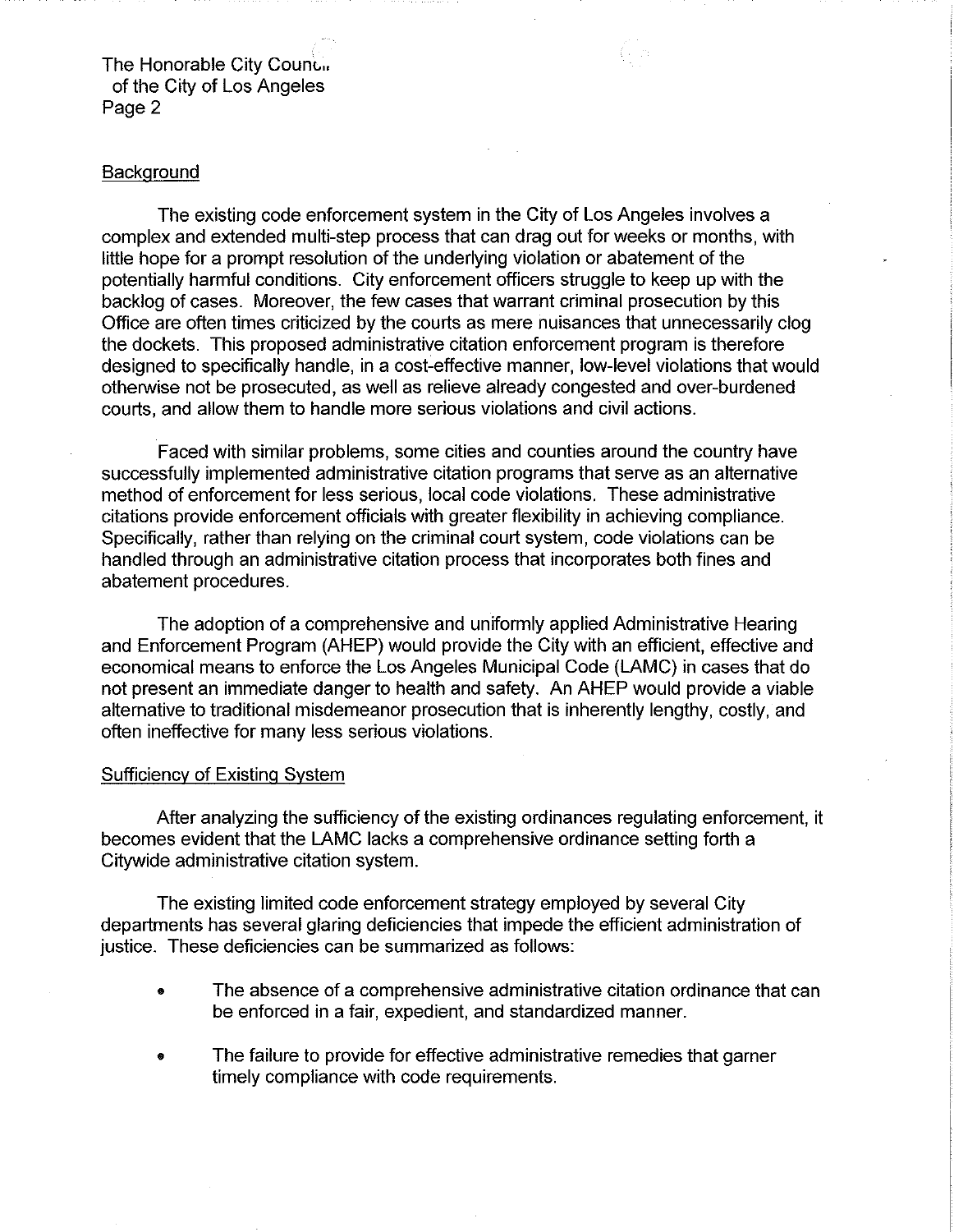The Honorable City Counc.. of the City of Los Angeles Page 3

> • The lack of any centralized oversight creates disparate code enforcement procedures throughout City departments and renders it more difficult to track repeat or recalcitrant code offenders.

The existing cumbersome code enforcement strategy hampers compliance and does not efficiently use limited City resources. Such inefficiencies are the result of the sheer size of the City and the number of various departments charged with monitoring and enforcing code violations. Each department has attempted to independently develop its own administrative process in order to ensure compliance. This compartmentalized approach has resulted in an inconsistent implementation and enforcement of the City's regulatory function. This lack of uniformity must be corrected in order to ensure consistent enforcement and a more efficient and effective administration of justice.

# Proposed Ordinance

In addition to the authority provided by the City Charter, state law authorizes municipalities to subject any violation of any ordinance enacted by the local agency to an administrative fine or penalty, provided that administrative procedures are created to "govern the imposition, enforcement, collection, and administrative review by the local agency of those administrative fines or penalties." Government Code§ 53069.4. However, when there is a "continuing violation," the municipality must provide a "reasonable period of time in which" to correct or otherwise remedy the violation prior to the imposition of administrative fines or penalties, "when the violation pertains to building, plumbing, electrical, or other similar structural or zoning issues," that do not create an immediate danger to health or safety. ld.

In accordance with California law, the proposed administrative citation program would provide a standardized, efficient, and effective alternative to the existing code compliance regulations. The proposed comprehensive administrative citation ordinance would address the aforementioned deficiencies in the existing code enforcement strategy as follows:

- Create an alternative method of code enforcement that fosters a fair and effective administration of justice.
- Create a practical enforcement mechanism that encourages code compliance, while minimizing government costs.
- Create centralized oversight to facilitate uniformity and efficiencies among the various City departments.

The proposed administrative citation program would authorize City enforcement officers assigned to various departments (such as Housing, Building and Safety, Fire) to issue administrative citations in the course of their normal duties and responsibilities.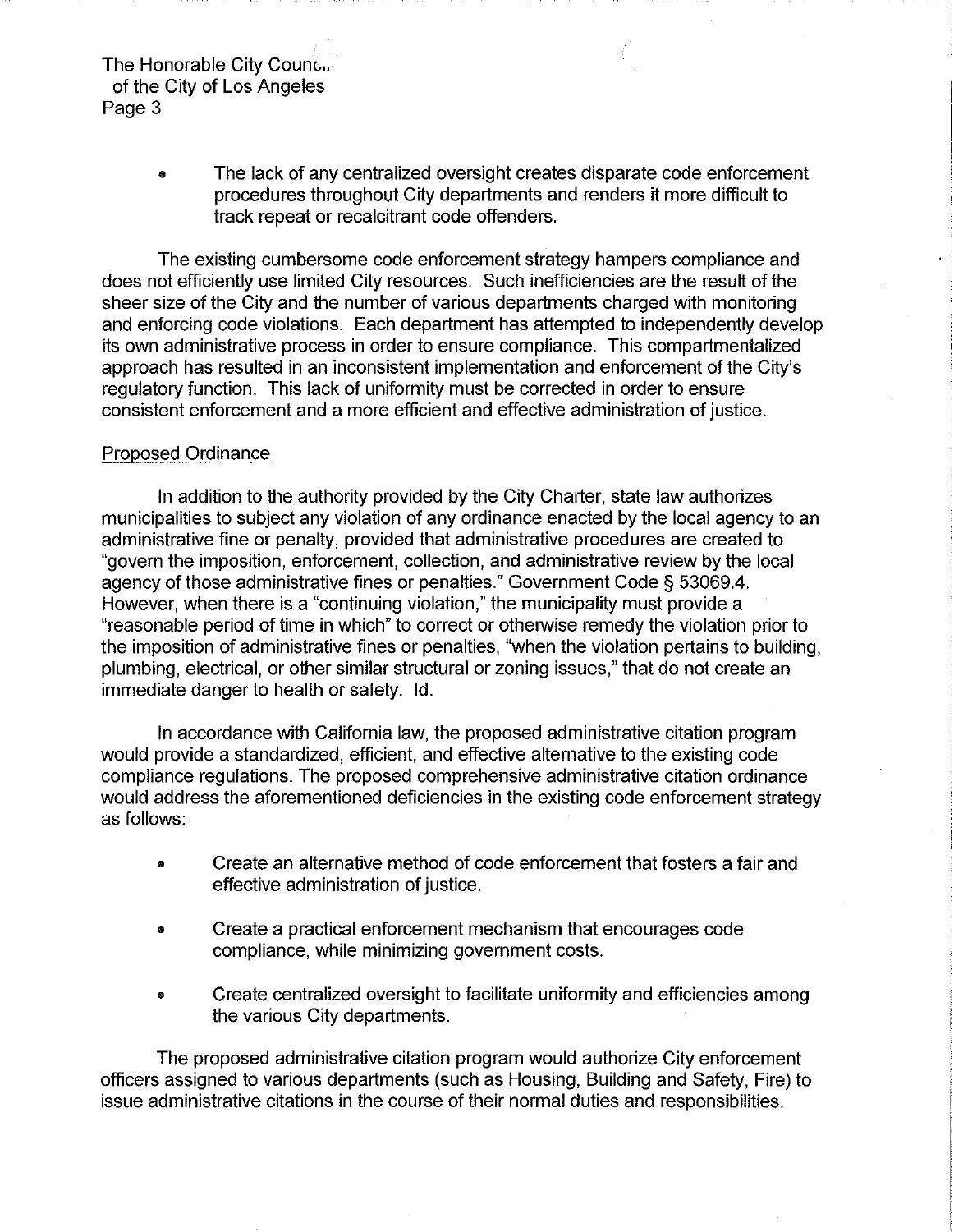The Honorable City Counc... of the City of Los Angeles Page 4

Under this process, code enforcement officers would be trained to prepare citations and the accompanying reports that summarize the relevant observations, inspections, and other pertinent facts of a case. The enforcement officer would also be trained to generate a proper basis for recommending a specific administrative penalty amount, together with the reasons supporting that recommendation.

In order to comply with Due Process requirements, the use of administrative remedies and fines requires that the local enforcement entity provide the offender adequate notice of the violation and the proposed penalty and corrective action, a right to an impartial hearing and the right to appeal.

Generally, notices of administrative fines (citations) must be received by the responsible party through personal delivery, certified mail, or the posting of a notice on the affected property. Responsible parties would be granted the right to appeal any administrative fines. Once an appeal has been filed and accepted, a hearing would be scheduled before an independent hearing officer.

The final ordinance provides for testimony and other evidence to be submitted at the hearing. The hearing officers would be given the authority to subpoena witnesses, documents or other necessary evidence. At the conclusion of the hearing, the officer would issue an administrative enforcement order within a certain number of days established by the ordinance. The administrative enforcement order would affirm, dismiss or modify the citation issued by the City. If the person receiving the citation disputes the hearing officer's ruling, the ordinance would provide a right to appeal the enforcement orders to the Los Angeles Superior Court, as required by Government Code§ 53069.4.

#### CEQA Determination

Regarding a finding to satisfy the requirements of the California Environmental Quality Act (CEQA), we believe that adoption of this ordinance is an exempt action under State CEQA Guidelines sections 15060(c)(2) and (3) and City CEQA Guidelines Article II, Section 1 (General Exemption) because it will not result in a direct or reasonably foreseeable indirect physical change in the environment and it can be seen with certainty that there is no possibility that the activity in question may have a significant effect on the environment. If you concur, you should adopt this finding prior to or concurrent with taking action on the ordinance.

#### RULE 38 Compliance

Pursuant to Council Rule 38, we have transmitted copies of this report and draft ordinance to the affected departments and requested that they provide any comments they have directly to Council or the appropriate Committees when this matter is considered.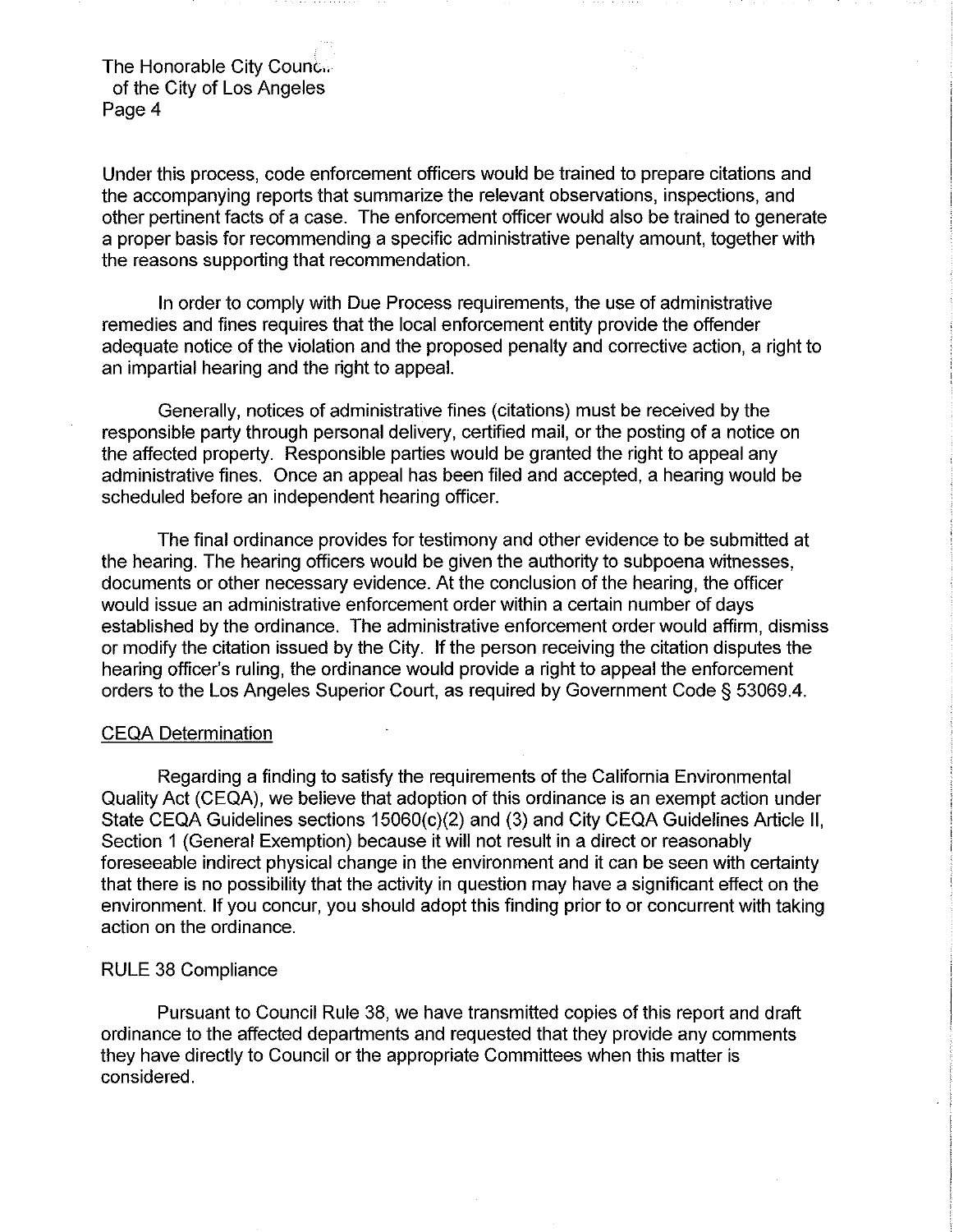The Honorable City Counc.. of the City of Los Angeles Page 5

#### **Conclusion**

The impact of the proposed ordinance would be to create an administrative citation enforcement program in order to maximize code compliance, deter code violations and protect public safety in a more timely, efficient and cost-effective manner. This proposed ordinance would create a uniform, efficient, and effective alternative to the existing code enforcement strategies that unnecessarily burden already congested courts that should be handling more serious violations.

If you have any questions regarding this matter, please contact Chief Deputy William W. Carter at (213) 978-8347. He or another member of this Office will be present when you consider this matter to answer any questions you may have.

Very truly yours,

CARMEN A. TRUTANICH, City Attorney

 $-\sqrt{2}$   $\approx$  0.  $By$  / who  $\mathcal{E}$ . Element

PEDRO B. ECHEVERRIA Chief Assistant City Attorney

PBE:ac **Attachments** 

cc: Office of the Mayor Office of the City Administrative Officer Chief Legislative Analyst Department of Animal Services Department of Building and Safety Fire Department Department of Planning Police Department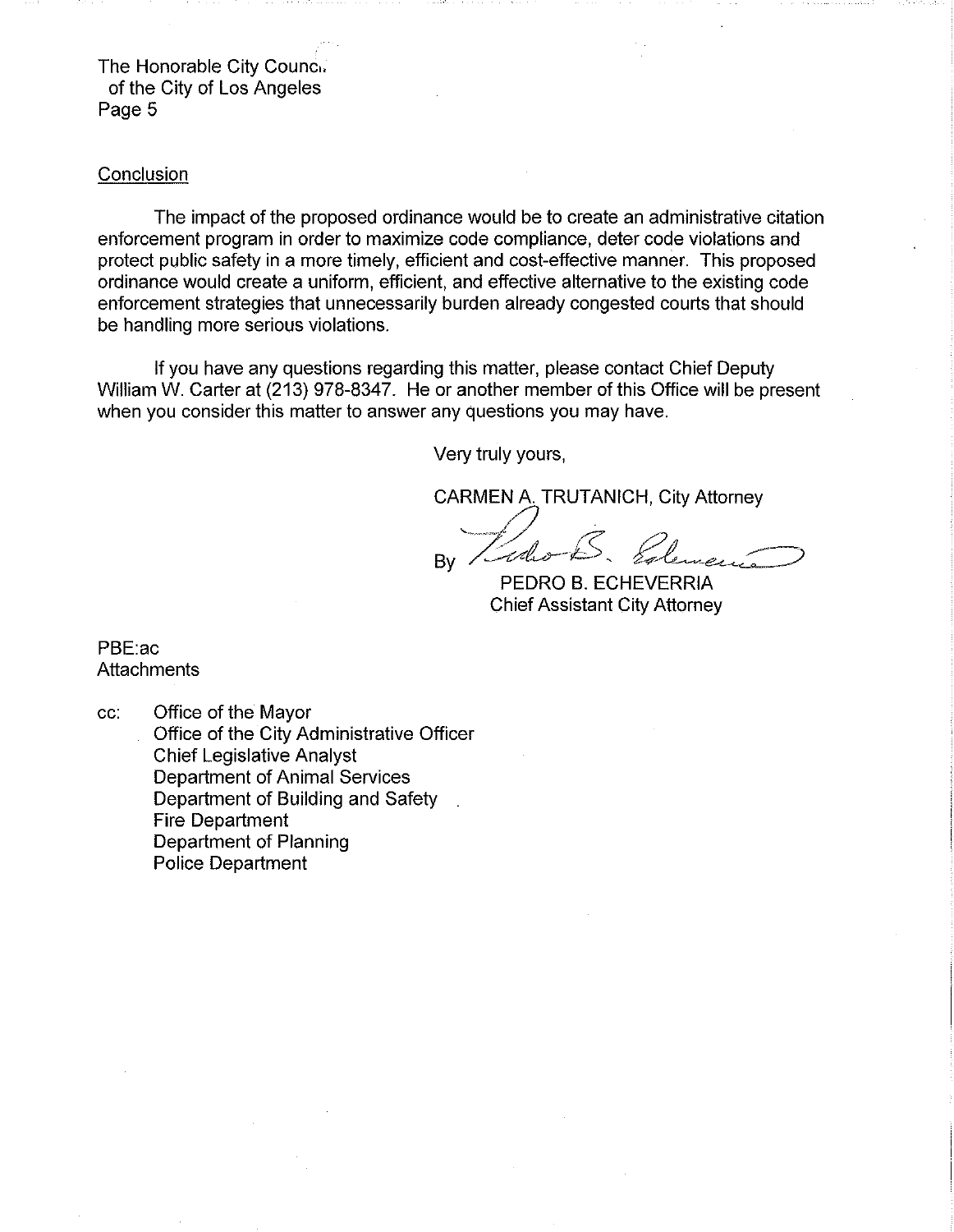ORDINANCE NO.

An ordinance amending Section 11.00 and adding a new Article 1.2 to Chapter I of the Los Angeles Municipal Code to establish the Administrative Citation Enforcement Program and adding a new Article 11 to Chapter 6 of Division 5 of the Los Angeles Administrative Code to create a special fund titled the Code Compliance Fund.

# THE PEOPLE OF THE CITY OF LOS ANGELES DO ORDAIN AS FOLLOWS:

Section 1. Subsection (m) of Section 11.00, Article 1, Chapter I of the Los Angeles Municipal Code is amended by adding a new fourth unnumbered paragraph, to be placed between the current third and fourth unnumbered paragraphs, to read as follows:

As an alternative enforcement method that may be used in the sole discretion of the City, violations of this Code may be addressed through the use of an Administrative Citation as set forth in Article 1.2 of this Code. The administrative fines prescribed by Article 1.2 may be sought in addition to, and not in lieu of, any other remedy, including, but not limited to, criminal remedies, injunctive relief, specific performance, and any other remedy provided by law. The remedies provided by Article 1.2 of this Code are cumulative to those prescribed by this Code or other applicable law and are not exclusive.

Sec. 2. Chapter I of the Los Angeles Municipal Code is amended by adding a new Article 1.2 to read as follows:

# ARTICLE 1.2 ADMINISTRATIVE CITATIONS

#### SEC. 11.2.01. PURPOSE AND INTENT.

(a) The City Council of the City of Los Angeles finds that there is a need for an alternative method of enforcement for violations of this Code, applicable statutory provisions, ordinances, uniform codes adopted by the City, orders issued by a commission, board, hearing officer, or other body authorized to issue orders, and any conditions or requirements imposed on or by any entitlement, permit, or environmental document issued or approved by the City.

(b) The City Council finds and determines that an administrative citation program is an effective alternative method of enforcement for these violations is an administrative citation program.

(c) The purpose and intent of the City Council, through the adoption of this Article, is to create an alternative method of enforcement that fosters both timely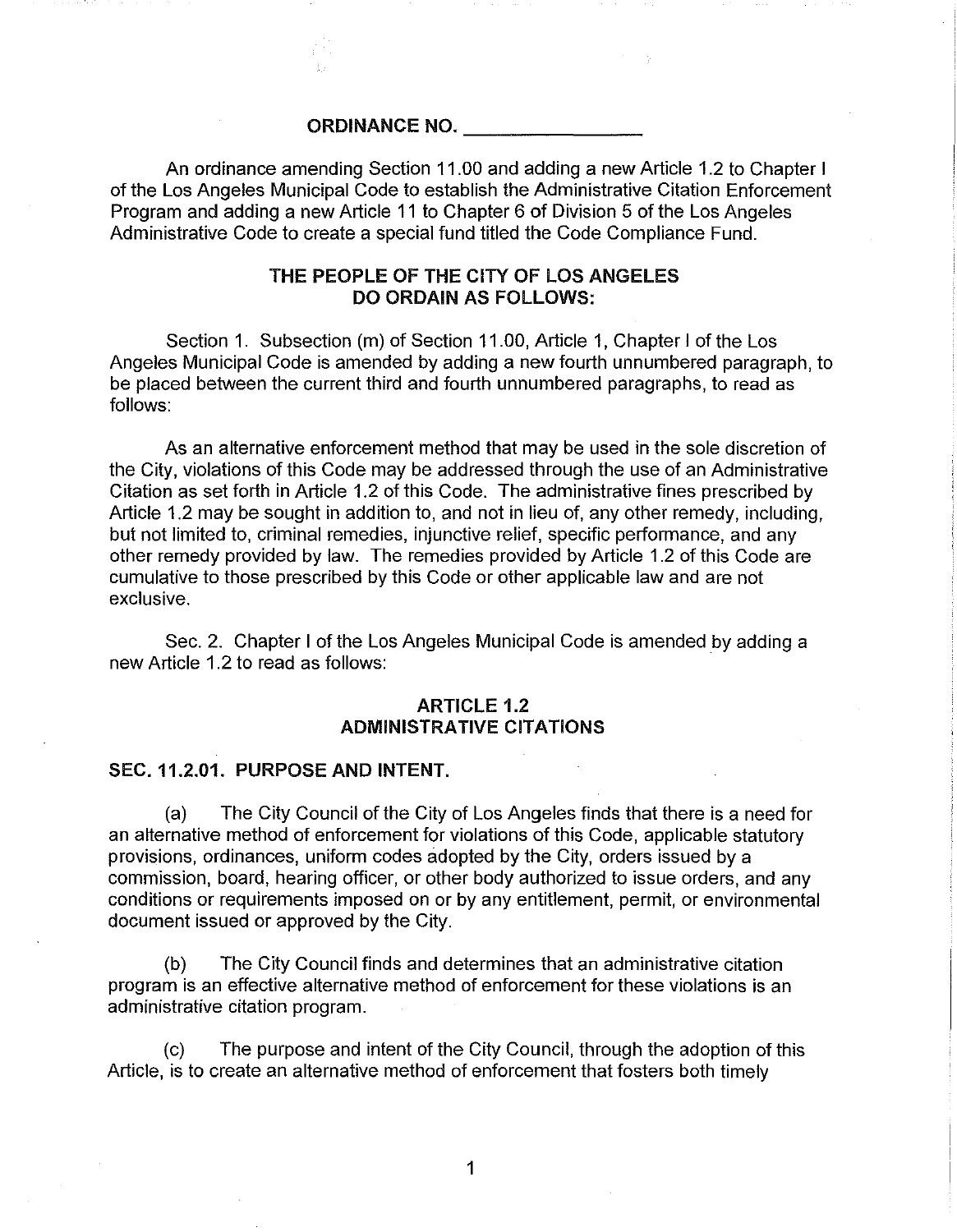compliance with the law in order to protect public health and safety and provides a fair and effective administration of justice.

(d) The purpose and intent of the City Council, through the adoption of this Article, is to deter the use of dilatory and frivolous challenges to Administrative Violations and facilitate the prompt collection of fines.

(e) The procedures established in this Article shall be in addition to criminal, civil and any other legal remedy established by law which may be pursued to address Administrative Violations. Issuance of an Administrative Citation shall not be deemed a waiver of any other enforcement remedies provided in this Code. The selection of the appropriate remedies lies within the sole discretion of the Issuing Department and, as applicable, by the City Attorney, and shall be consistent with the purpose and intent of this Article.

## SEC. 11.2.02. DEFINITIONS.

(a) For purposes of this Article, the following words and phrases are defined:

(1) "Administrative Citation" means a notice of Administrative Violation issued by an Enforcement Officer.

(2) "Administrative Costs" means all direct and indirect costs incurred as a result of an Aadministrative Citation hearing, including, but not limited to, reasonable attorney fees, and costs relating to the initial review, scheduling, and processing of the administrative hearing.

(3) "Administrative Fine" means the fine or penalty imposed on the Responsible Person for an Administrative Violation.

(4) "Administrative Violation" means any violation of this Code, applicable statutory provisions, ordinances, uniform codes adopted by the City, orders issued by a commission, board, hearing officer, or other body authorized to issue orders, or any conditions or requirements imposed on or by any entitlement, permit, or environmental document issued or approved by the City.

(5) "Continuing Violation" means any Administrative Violation pertaining to building, plumbing, electrical, or other structural or zoning matter, that does not create an imminent hazard to health or safety. A Continuing Violation does not include an Administrative Violation that can be corrected by the Responsible Person through the immediate cessation or discontinuation of any prohibited activity or by the immediate implementation of a required activity as determined by the Issuing Department.

(6) "Enforcement Costs" means all direct and indirect costs incurred by the Issuing Department in investigating, inspecting, or abating any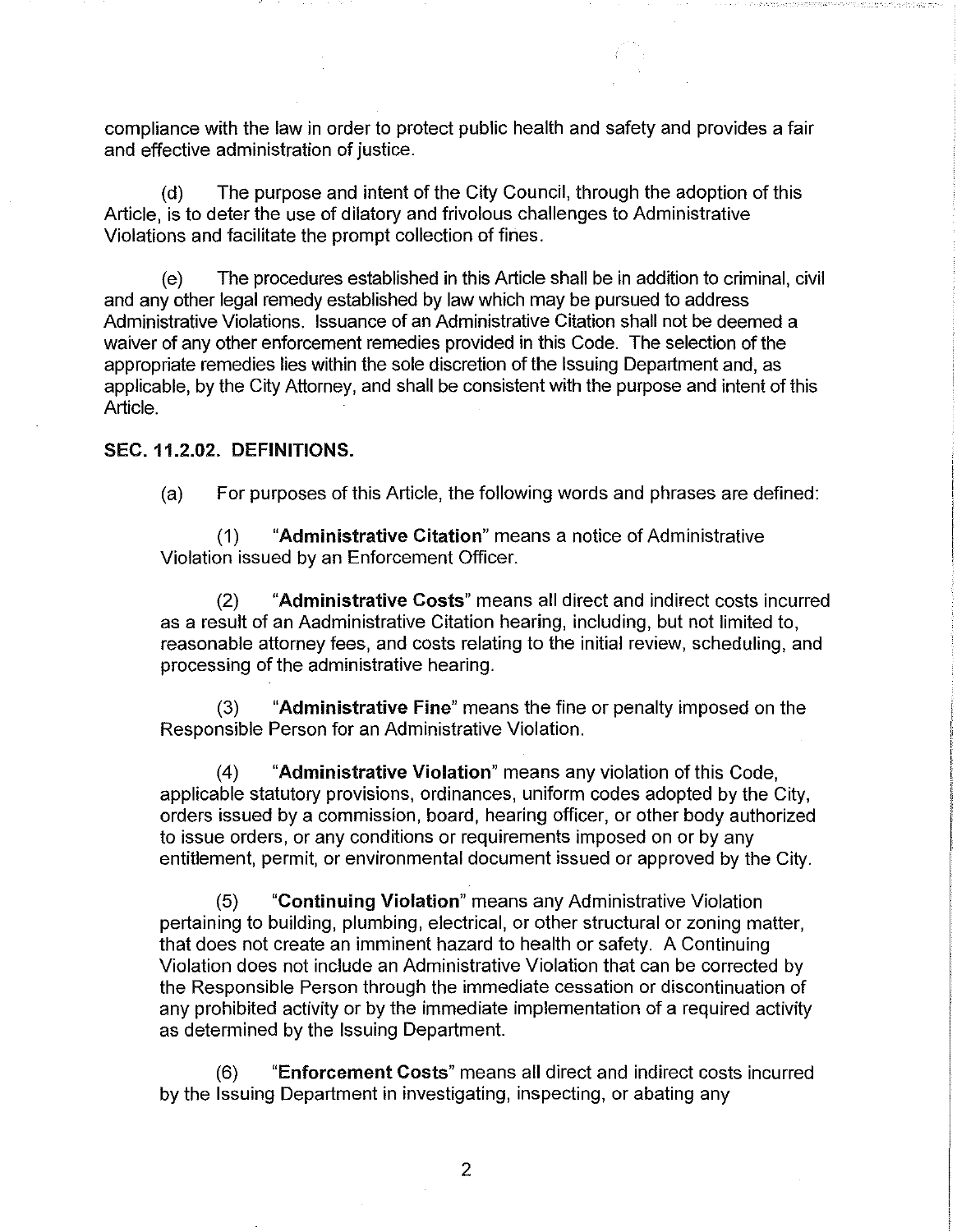Administrative Violation, including, but not limited to, noncompliance fees as specified in Section 98.0411 and costs incurred in preparing for and attending an Administrative Citation hearing.

(7) "Enforcement Officer" means any police officer, inspector assigned to the Bureau of Investigation of the City Attorney's Office, or city employee or agent of the City having the power to enforce any Administrative Violation.

(8) "Issuing Department" means the City department or office that has authority and responsibility for enforcing Administrative Violations subject to an Administrative Citation.

(9) "Minor" means any person under the age of eighteen years.

(10) "Responsible Person" means any person, as defined in Section 11.01 (a), who is any of the following:

(a) A person who causes or materially contributes to the causation of an Administrative Violation;

(b) A person who maintains or allows an Administrative Violation to continue by his or her action or inaction;

(c) A person whose agent, employee, or independent contractor causes or materially contributes to the causation of an Administrative Violation;

(d) An on-site manager of a business who is responsible for the activities occurring at the premises where an Administrative Violation occurs;

(e) A trustee or other person who is given the legal authority to manage property on behalf of someone else where an Administrative Violation occurs;

(f) A person who is a parent or guardian having custody and control of a Minor who contributes to the causation of an Administrative Violation;

(g) A person who is the owner of, or who exercises control over, or any lessee or sub lessee with the current right of possession of, real property where a property related Administrative Violation occurs.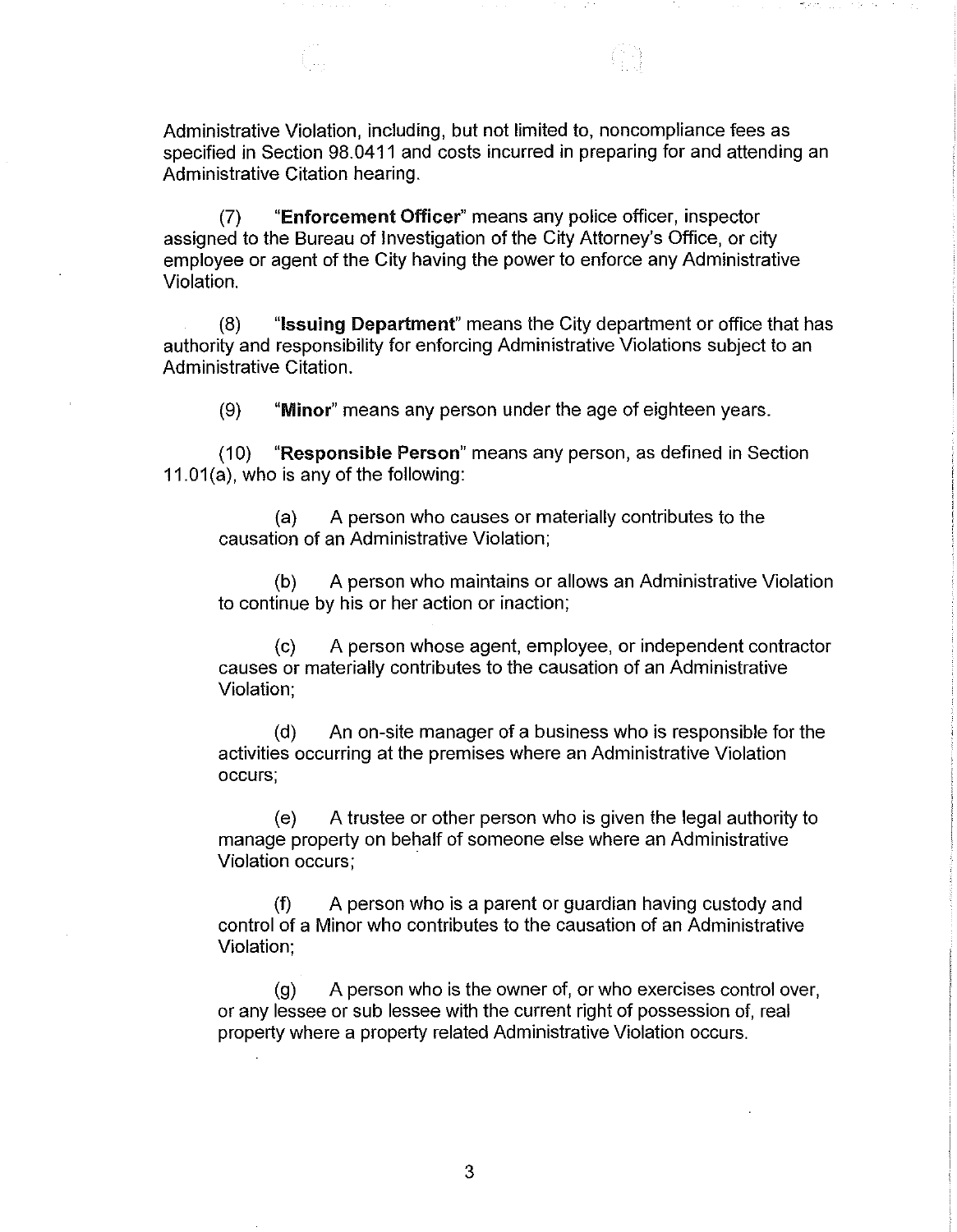# SEC. 11.2.03. ISSUANCE OF ADMINISTRATIVE CITATION.

(A) Except as provided in Subsection (B) of this Section, whenever an Enforcement Officer determines that an Administrative Violation has occurred, the Enforcement Officer is authorized to issue an Administrative Citation to the Responsible Person(s). If the Responsible Person is a Minor, the Enforcement Officer is authorized to issue an Administrative Citation to the parent(s) or guardian(s) having custody and control of the Minor. Notification of the Administrative Violation to the holder of any lease, mortgage, deed of trust, or other encumbrance of record shall conform to the policies and procedures established by the City Attorney's Office.

(B) When the Administrative Violation pertains to a Continuing Violation, a reasonable period of time to correct the Administrative Violation must be afforded to the Responsible Person prior to imposing an Administrative Fine. If the Administrative Violation is remedied prior to the expiration of the correction period, no Administrative Fine shall be imposed. However, the Responsible Person shall remain liable for and shall pay the Enforcement Costs associated with the Administrative Violation.

(C) Each Administrative Violation shall constitute a separate and distinct offense subject to an Administrative Fine, as provided for in this Article. Each and every day an Administrative Violation exists shall constitute a separate and distinct offense subject to an Administrative Fine, as provided for in this Article.

#### SEC.11.2.04. ADMINISTRATIVE FINES.

(A) The amount of the Administrative Fine shall be ascertained by the Enforcement Officer, in accordance with the Administrative Fine schedule set forth in Subsection (B) of this Section, subject to the following limitations:

(1) Where the Administrative Violation is designated as an infraction, the Administrative Fine shall not exceed the maximum fine or penalty set forth in this Code for that infraction. If the amount of the fine or penalty for infractions is not specified in this Code, the amount of the Administrative Fine shall not exceed the maximum fine or penalty provided for in Subdivisions (b) and (c) of Section 36900 of the California Government Code.

(2) For Administrative Violations involving improvements to, or the use of, buildings, structures, or land for which permits or approval are required but were not obtained, the Administrative Fine levied shall be in the following amounts. For Administrative Violations involving improvements to, or the use of, buildings, structures, or land for which no permit could have been obtained, as determined by the Los Angeles Department of Building and Safety, and no variance was sought, the Administrative Fine levied shall be at four times (4x) the following amounts.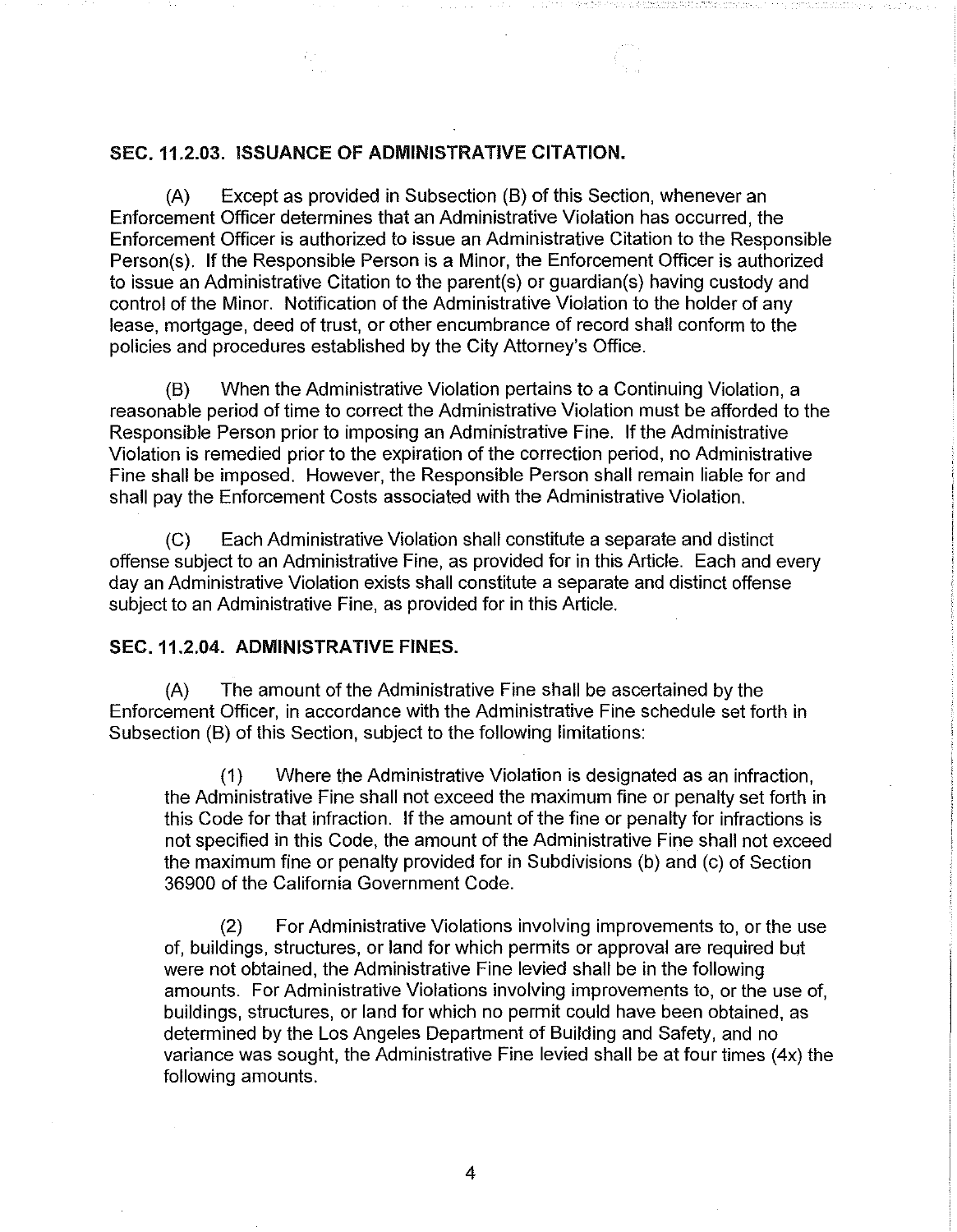| <b>SQUARE FOOTAGE OF THE</b><br><b>IMPROVEMENT OR USE IN</b><br><b>VIOLATION</b> | ADMINISTRATIVE FINE PER DAY OF VIOLATION |                     |                                                                          |  |
|----------------------------------------------------------------------------------|------------------------------------------|---------------------|--------------------------------------------------------------------------|--|
|                                                                                  | <b>First</b><br><b>Violation</b>         | Second<br>Violation | <b>Third Violation and</b><br><b>All Subsequent</b><br><b>Violations</b> |  |
| 250 to less than 500                                                             | \$1,000                                  | \$2,000             | \$4,000                                                                  |  |
| 500 to less than 2,500                                                           | \$2,000                                  | \$4,000             | \$8,000                                                                  |  |
| 2,500 to less than 5,000                                                         | \$3,000                                  | \$6,000             | \$12,000                                                                 |  |
| 5,000 to less than 10,000                                                        | \$4,000                                  | \$8,000             | \$16,000                                                                 |  |
| 10,000 to less than 25,000                                                       | \$8,000                                  | \$16,000            | \$32,000                                                                 |  |
| 25,000 or more                                                                   | \$16,000                                 | \$32,000            | \$64,000                                                                 |  |

Administrative Violations involving improvements of less than 250 square feet shall be cited in accordance with Subsection (B) of this Section

(3) For Administrative Violations involving sign regulations, the Administrative Fine levied shall be in the following amounts:

| <b>SQUARE FOOTAGE OF THE SIGN</b><br><b>IN VIOLATION</b> | ADMINISTRATIVE FINE PER DAY OF VIOLATION |                            |                                                                          |
|----------------------------------------------------------|------------------------------------------|----------------------------|--------------------------------------------------------------------------|
|                                                          | First<br><b>Violation</b>                | Second<br><b>Violation</b> | <b>Third Violation and</b><br><b>All Subsequent</b><br><b>Violations</b> |
| Less than 150 square feet                                | \$2,000                                  | \$4,000                    | \$8,000                                                                  |
| 150 to less than 300 square feet                         | \$4,000                                  | \$8,000                    | \$16,000                                                                 |
| 300 to less than 450 square feet                         | \$6,000                                  | \$12,000                   | \$24,000                                                                 |
| 450 to less than 600 square feet                         | \$8,000                                  | \$16,000                   | \$32,000                                                                 |
| 600 to less than 750 square feet                         | \$10,000                                 | \$20,000                   | \$40,000                                                                 |
| 750 or more square feet                                  | \$12,000                                 | \$24,000                   | \$48,000                                                                 |

(B) For all other Administrative Violations, the Administrative Fine imposed shall be in the following amounts:

(1) Two hundred and fifty dollars (\$250) for a first violation;

(2) Five hundred dollars (\$500) for a second violation of the same code provision, statute, ordinance, order, condition or requirement;

(3) One thousand dollars (\$1 ,000) for a third or any subsequent violation of the same code provision, statute, ordinance, order, condition or requirement.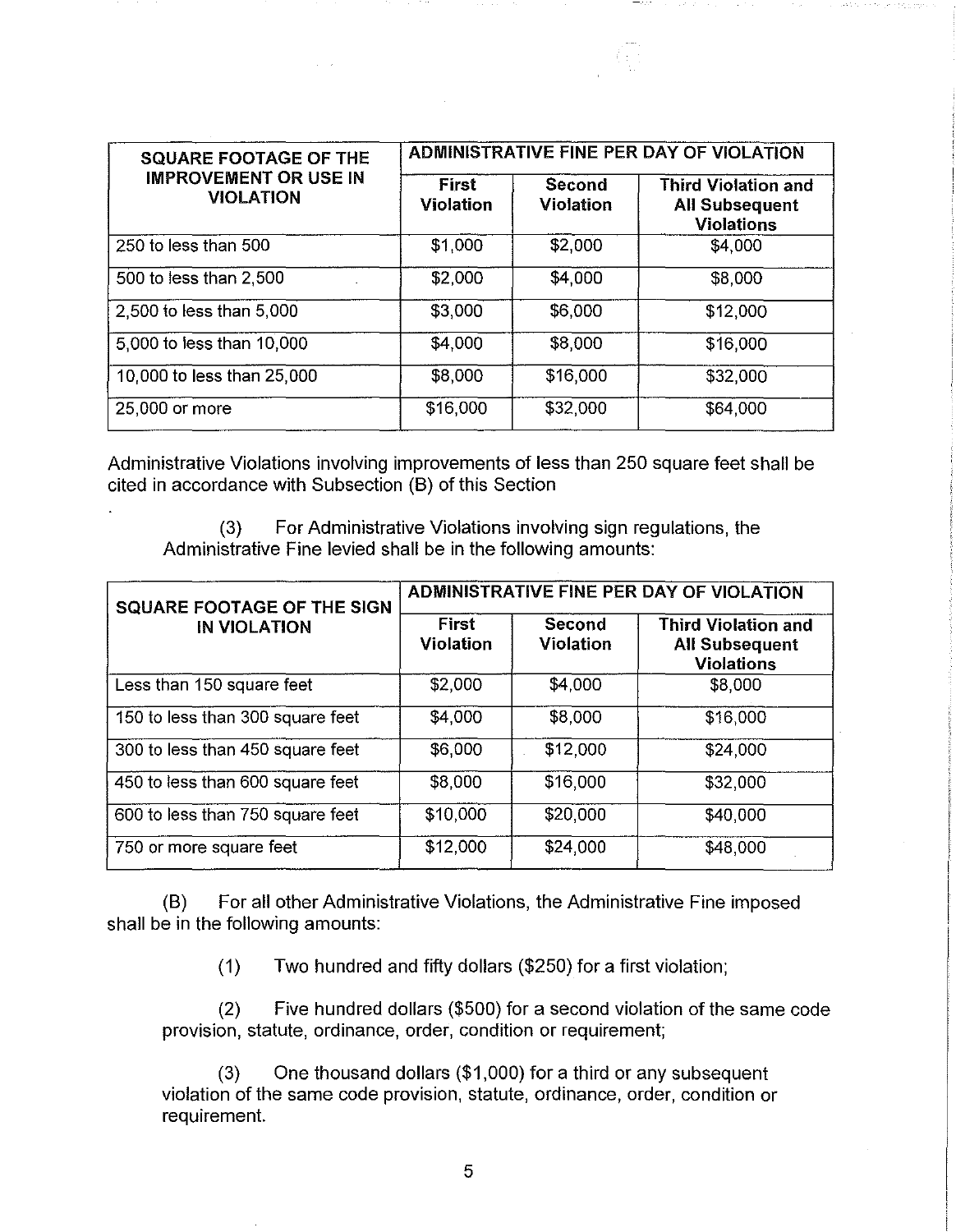(4) Nothing in this Section shall preclude or limit the Administrative Hearing Officer's authority to impose a greater Administrative Fine, not to exceed one thousand dollars (\$1 ,000), in accordance with Subsection (B) of Section 11.2.08.

# SEC. 11.2.05. SERVICE PROCEDURES.

(A) An Administrative Citation in a form developed by the Issuing Department and subject to the approval of the City Attorney may be issued to the Responsible Person(s) by an Enforcement Officer for Administrative Violations in the following manner:

(1) Personal Service. In any case where an Administrative Citation is issued to an individual, the Enforcement Officer shall:

(a) Locate the individual and serve the Administrative Citation on the Responsible Person(s). If the Responsible Person is a Minor, the Enforcement Officer shall also attempt to serve the Administrative Citation on the parent(s) or guardian(s) having custody and control of the Minor.

(b) Obtain on the Administrative Citation the signature of the Responsible Person. If the Responsible Person refuses or fails to sign the Administrative Citation, the failure or refusal to sign shall not affect the validity of the Administrative Citation and subsequent proceedings.

(2) Service by Mail. If the Enforcement Officer is unable to locate the Responsible Person for the Administrative Violation, the Administrative Citation may be mailed to the Responsible Person by first class mail. If the Responsible Person is known to be a Minor, the Administrative Citation shall be mailed to the parent(s) or guardian(s) having custody and control of the Minor by first class mail.

(a) If the Responsible Person is the property owner where a property related Administrative Violation occurs, the Administrative Citation shall be sent to the mailing address shown on the County's last equalized property tax assessment rolls (if any), and the last known address of the Responsible Person.

(b) If the Responsible Person is the tenant or other possessor of property where a property related Administrative Violation occurs, the Administrative Citation shall be sent to the property address.

(B) Service pursuant to Subdivision (1) of Subsection (A) of this Section, shall be deemed effective at the time of personal delivery. Service pursuant to Subdivision (2) of Subsection (A) of this Section, above, shall be deemed effective five (5) calendar days following the date of mailing.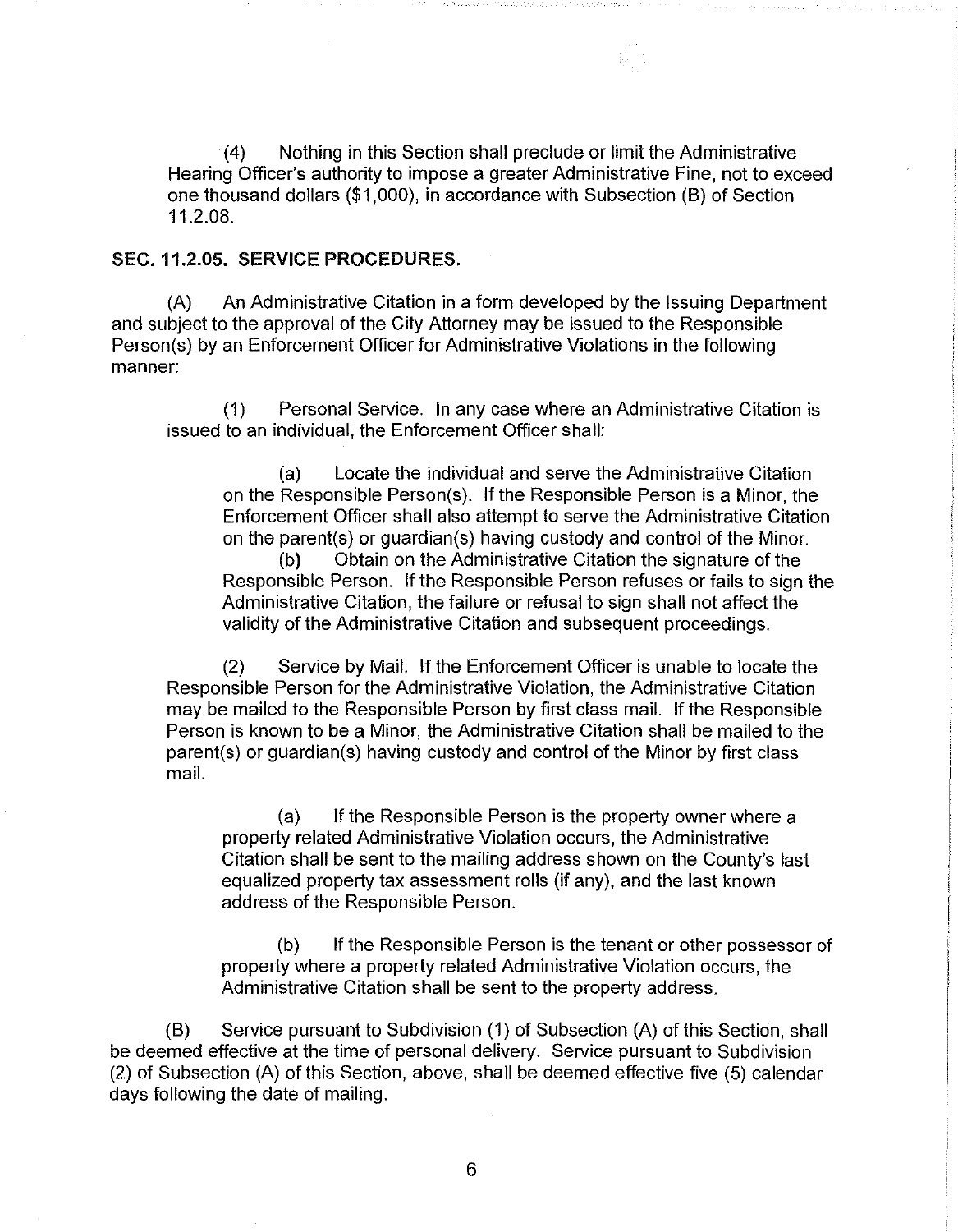# SEC. 11.2.06. CONTENTS OF ADMINISTRATIVE CITATION.

(A) The City Attorney shall develop policies and procedures to ensure that the contents of the Administrative Citation provide the Responsible Person with adequate notice regarding the Administrative Violation(s), potential liability, and all rights of appeal.

(B) Where an Administrative Violation can be corrected, the Administrative Citation shall require the Responsible Person to immediately correct the Administrative Violations and shall explain the consequences of failure to correct the Administrative Violations.

(C) If the Administrative Violation pertains to a Continuing Violation, a reasonable period of time to correct the Administrative Violation must be specified on the citation in addition to an explanation of the consequences for failing to correct the Administrative Violation.

# SEC. 11.2.07. SATISFACTION OF THE ADMINISTRATIVE CITATION.

Upon receipt of an Administrative Citation, the Responsible Person shall either:

(A) Pay the Fine. Pay the Administrative Fine within fifteen (15) calendar days after service of the Administrative Citation.

( 1) Payment of the Administrative Fine waives the Responsible Person's right to the administrative hearing and appeal process as outlined in Section 11.2.07, below.

(2) Payment of an Administrative Fine shall not excuse or discharge a failure to correct an Administrative Violation, as defined in Subsection (B) of Section 11.2.02, nor shall it bar the Enforcement Officer or Issuing Department from taking any other enforcement action in response to an Administrative Violation; or

(B) Remedy the Administrative Violation. If a specified amount of time was provided to correct an Administrative Violation, as defined in Subsection (B) of Section 11.2.02, and the Responsible Person remedies the Administrative Violation within the time granted, no Administrative Fine shall be imposed. The Administrative Citation shall not be deemed to have been satisfied until the Responsible Person provides proof to the Issuing Department that, within the time allotted by the Administrative Citation, the Administrative Violation was satisfactorily remedied. In addition, the Issuing Department may also demand to inspect the condition that gave rise to the issuance of the Administrative Citation to determine whether the Administrative Violation has been satisfactorily remedied.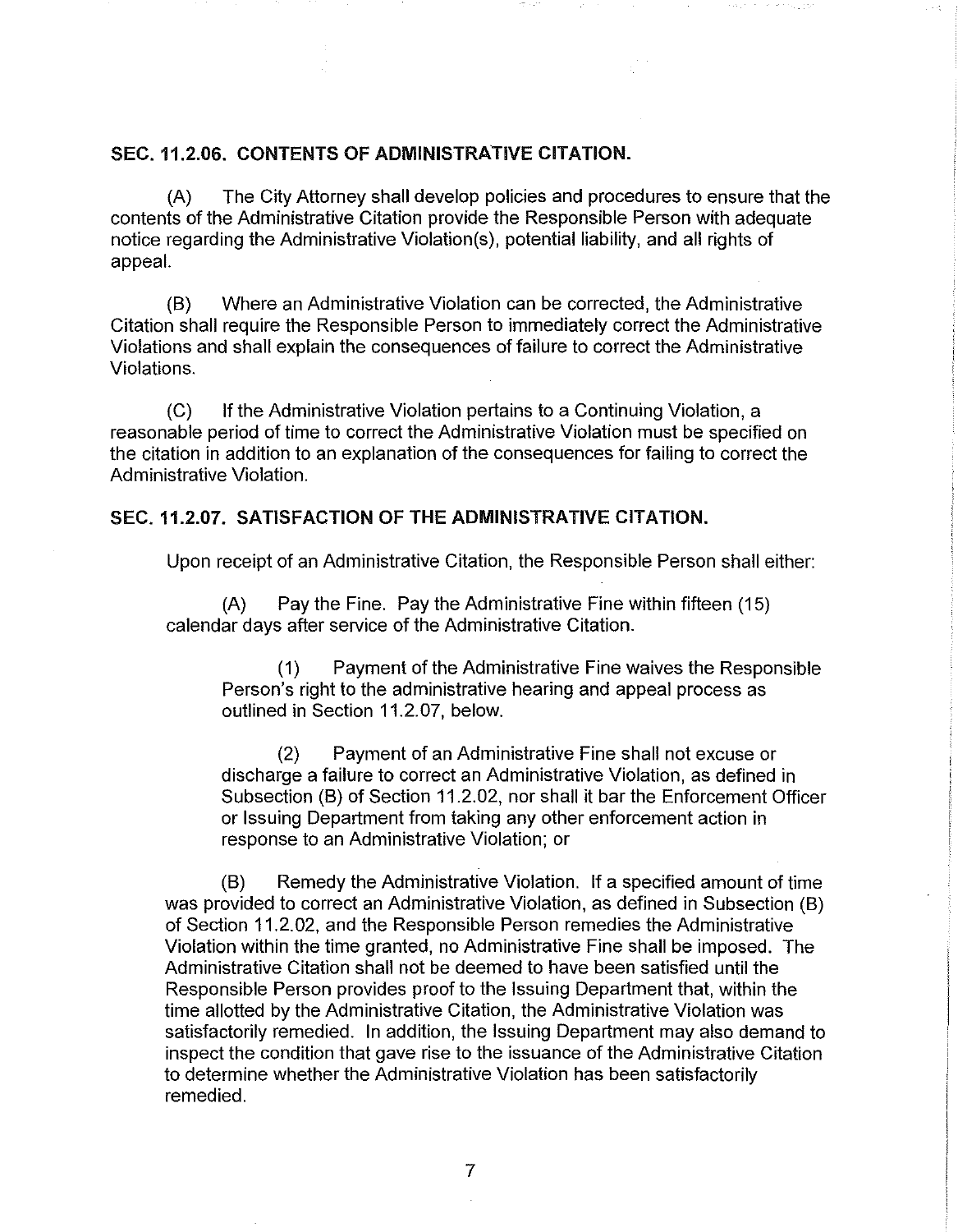The Responsible Person who remedies the Administrative Violation shall remain liable for and shall pay the Enforcement Costs associated with the Administrative Violation. Timely correction of the Administrative Violation does not absolve the Responsible Person of this liability. Collection of Enforcement Costs of violations remedied in this manner shall be the responsibility of the Issuing Department.

# SEC. 11.2.08. APPEAL OF THE ADMINISTRATIVE CITATION.

 $\langle \cdot \rangle$ 

(A) Request for Initial Review and Administrative Hearing. If the Responsible Person chooses to contest the Administrative Citation, the Responsible Person shall submit to the City Attorney a request to do so on an official form provided by the City no later than fifteen (15) calendar days after service of the Administrative Citation. Said form, hereinafter referred to as a Request for Initial Review, shall notify the Responsible Person that an initial review regarding the validity of the Administrative Citation will be conducted prior to scheduling an administrative hearing and shall comply with the policy and procedures established by the City Attorney.

(1) Initial Review of Administrative Citation. Upon receipt of the Request for Initial Review, as provided in Subsection (A) of this Section, the City Attorney will conduct an initial review to determine the validity of the Administrative Citation and the appropriate remedy. The available remedies include, but are not limited to, criminal remedies, civil action, injunctive relief, specific performance, and any other remedies provided by law.

(a) If, following the initial review, the City Attorney determines that the Administrative Violation did not occur, or that extenuating circumstances make dismissal of the Administrative Citation appropriate in the interest of justice, the Administrative Citation shall be dismissed and the Responsible Person notified by mail.

(b) If, following the initial review, the City Attorney does not dismiss the Administrative Citation and determines that the administrative remedy being sought is appropriate, the Responsible Person shall be notified by mail and informed of his or her obligation to pay the Administrative Fine within fifteen (15) days of the mailing, or of his or her right to request an administrative hearing pursuant to Subdivision (2) of this Subsection.

(2) Contest the Initial Review. If the Responsible Person chooses to contest the outcome of the initial review, within fifteen (15) days of the mailing of the results of the initial review, the Responsible Person shall submit a written request, on an official form provided by the City, requesting an administrative hearing. Said form, hereinafter referred to as a Request for Administrative Hearing, shall include an advance deposit in the full amount of the Administrative Fine or one-thousand dollars (\$1 ,000), whichever is less, or written proof of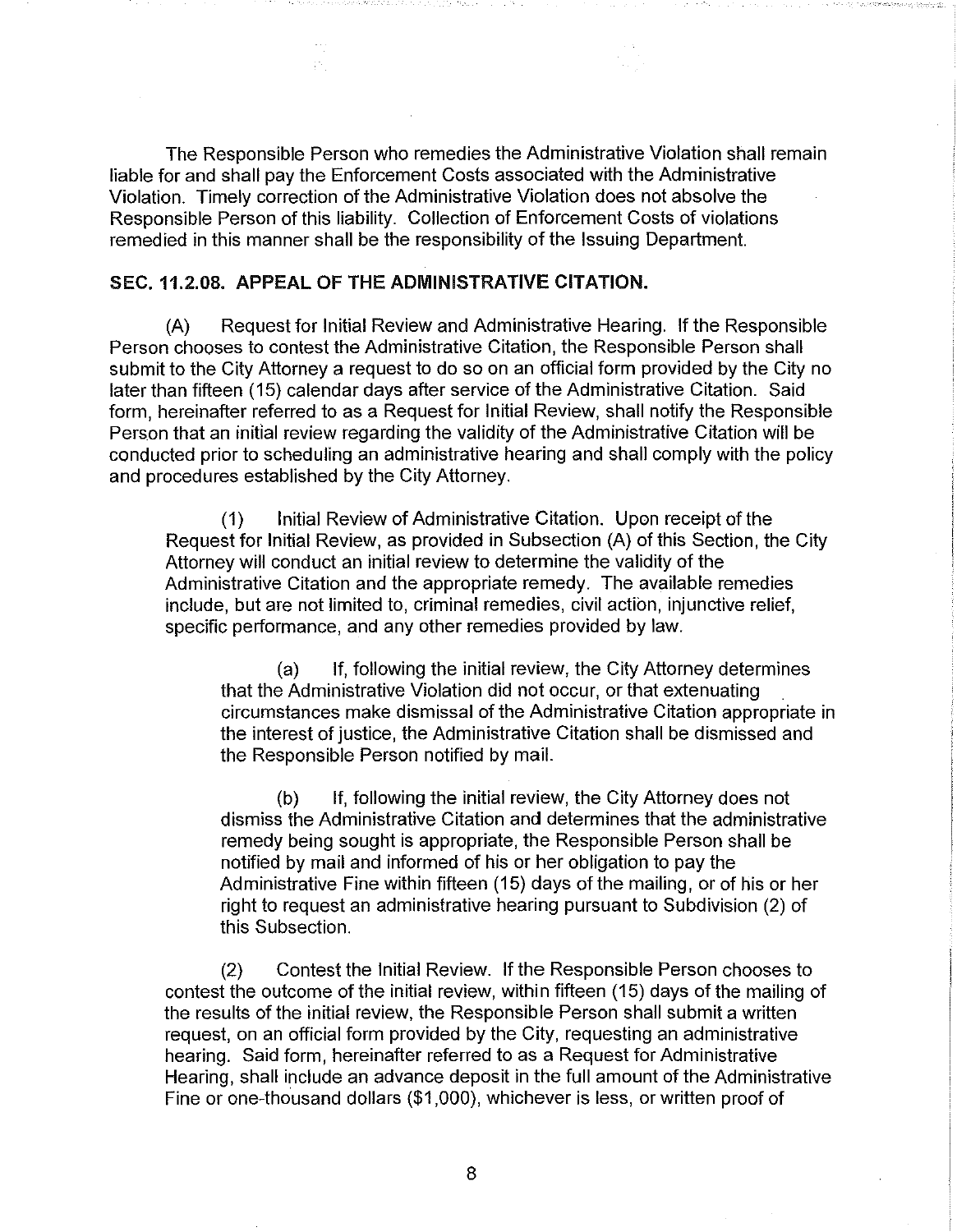financial hardship as specified in Paragraph (a) of this Subsection. A hearing shall be scheduled when the aforementioned conditions are met. A Responsible Party who fails to submit a Request for Administrative Hearing within fifteen (15) days, or who fails to make the required deposit or provide written proof of financial hardship, will have waived the right to contest the Initial Review.

 $\pm$  14

(a) In lieu of the advance deposit required pursuant to Subdivision (2) of this Subsection, written proof of financial hardship, which shall be in the form of a declaration signed by the Responsible Person under penalty of perjury and notarized, shall be filed with the City Attorney. The declaration shall state that the Responsible Person earned less than 50% of the median income for the Los Angeles area during the previous tax year, as reported on the Responsible Person's federal income tax return filed with the Internal Revenue Service. The median income for the applicable year shall be as determined by the United States Department of Housing and Urban Development.

(3) Code Compliance Fund. All monies derived from the advance deposits identified in Subdivision (2) of this Subsection shall be deposited into the Code Compliance Fund, established pursuant to Article 11 of Chapter 6 of Division 5, Sections 5.121.11 and following, of the Los Angeles Administrative Code, and held until the conclusion of the administrative hearing process at which time the monies will either be transferred to the General Fund or refunded to the Responsible Person.

(B) In the event the Responsible Person fails or refuses to satisfy any of the alternatives set forth in Subdivisions (1), (2), or (3) of this Subsection, then the Administrative Fine shall be immediately due and owing the City and may be collected in any manner allowed by law for collection of a debt. The Responsible Person shall also be responsible for any additional fines and costs as set forth in Section 11.2.11.

# SEC. 11.2.09. ADMINISTRATIVE HEARING.

(A) Authority for the Administrative Hearing Process. The City Attorney shall create an administrative hearing and appeals process that is consistent with this Article and with due process principles. The City Attorney shall develop written policies and procedures for the hearing and appeals process in addition to developing written policies and procedures for the selection and appointment of one or more independent Administrative Hearing Officers to hear and decide administrative citation appeals. The administrative hearing shall be conducted in accordance with the procedures promulgated by the City Attorney.

(B) Powers of the Administrative Hearing Officers. The City Attorney shall develop written policies and procedures that set forth the scope of the powers of the Administrative Hearing Officer in accordance with this Section. These enumerated powers include, but are not limited to: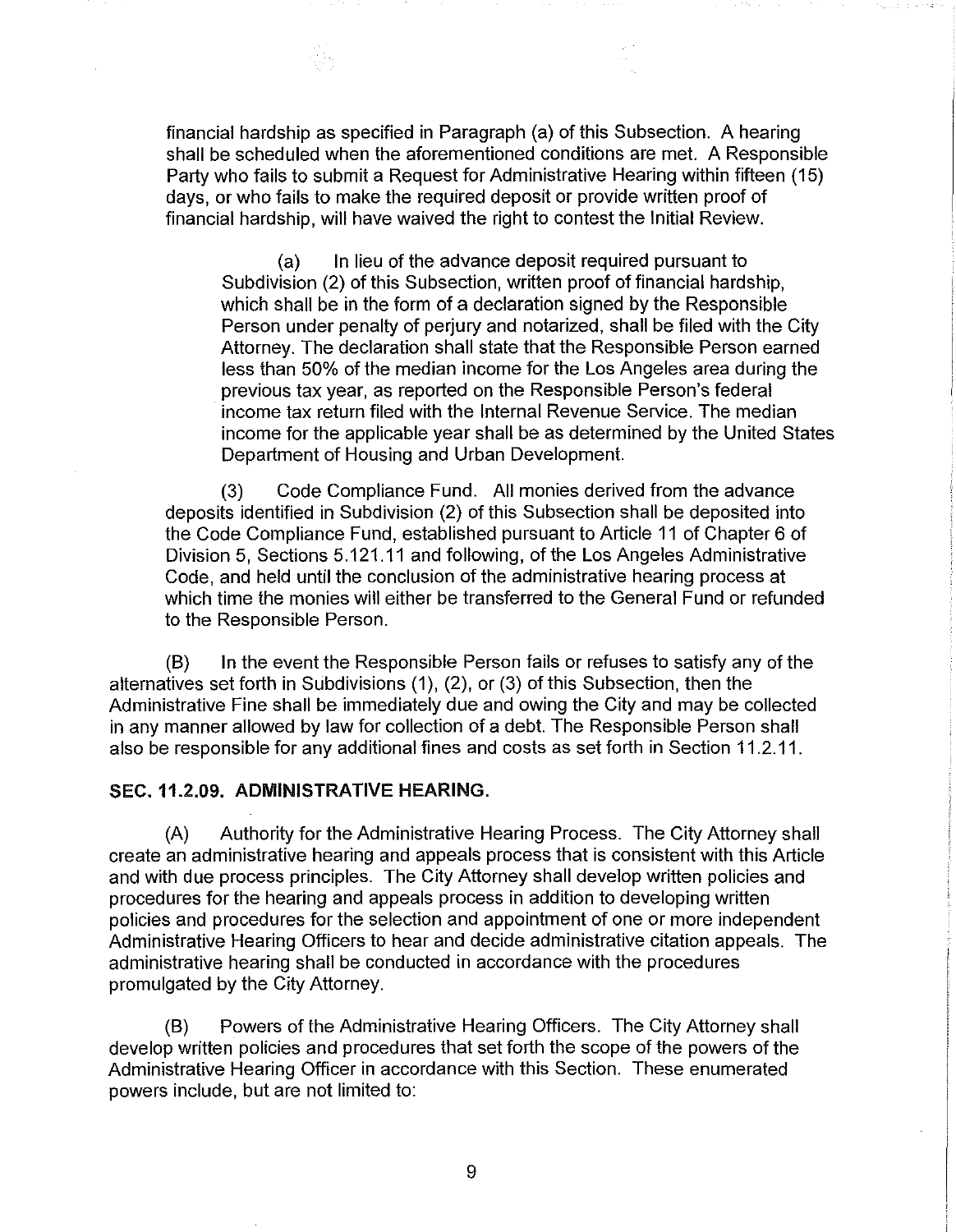(1) The Administrative Hearing Officer shall determine whether the Administrative Violation specified in the Administrative Citation occurred;

(2) The Administrative Hearing Officer shall determine whether the assessed Administrative Fine is in accordance with the Administrative Fine schedules provided in Section 11.2.03;

(3) The Administrative Hearing Officer shall consider any aggravating or mitigating factors that warrant deviation from the Administrative Fine schedules, provided in Section 11.2.03, so that a greater or lesser Administrative Fine should be imposed. The factors that the Administrative Hearing Officer shall consider, include, but are not limited to:

(a) the seriousness of the Administrative Violation;

(b) the duration of the Administrative Violation;

(c) efforts, if any, to correct the Administrative Violation;

(d) the negative impacts of the Administrative Violation on the community;

(e) any instances in which the Responsible Person has been responsible for the same or similar Administrative Violations in the past; and

(f) any other factors that justice may require.

(4) The Administrative Hearing Officer shall assess all Administrative Costs associated with the appeal of the Administrative Citation;

(5) Costs; The Administrative Hearing Officer shall assess all Enforcement

(6) The Administrative Hearing Officer, at the request of a Responsible Party or of the Issuing Department, may subpoena witnesses, documents and other evidence in accordance with the policies and procedures established by the City Attorney.

(7) The Administrative Hearing Officer has the authority to require a Responsible Person to deposit an amount equal to any assessed Administrative Costs or Enforcement Costs in accordance with the policies and procedures established pursuant to the City Attorney.

(C) Time for Administrative Hearing.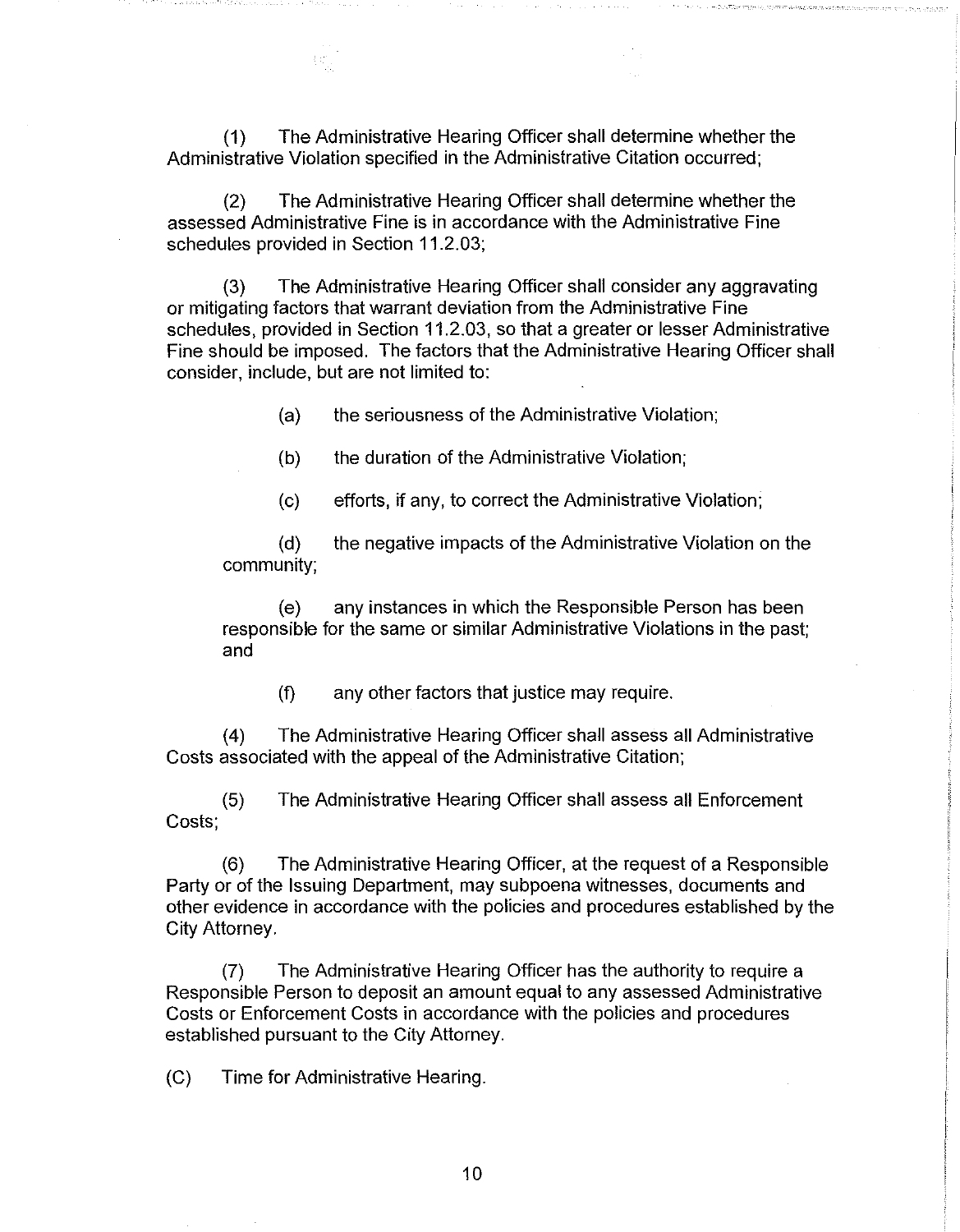(1) The City Attorney shall develop policies and procedures that ensure adequate notice and a timely administrative hearing. The Responsible Person shall be notified in writing of the date and time of the hearing by mailing the notice to the address provided by the Responsible Person in the Request for Administrative Hearing.

Dealer College

in a cuid diamasche des

Special Services

(2) The Responsible Person(s) or Issuing Department may request one continuance pursuant to the procedures established by the City Attorney.

(3) The Administrative Hearing Officer may, in his or her discretion, grant or deny a continuance of the hearing date upon a request by the Responsible Party or the Issuing department and a showing of good cause.

(D) Failure to Attend Administrative Hearing.

(1) If the Responsible Person or his or her representative fails to attend the scheduled hearing, he or she shall be deemed to have waived his or her right to an administrative hearing. Under these circumstances, the Administrative Hearing Officer shall find the Responsible Person in default, and shall issue a written notice to that effect. A default under this Section shall constitute a forfeiture of the Administrative Fine and a waiver of any right to challenge the assessed Enforcement Costs and Administrative Costs. A default under this Section shall also be a bar to judicial review of the hearing officer decision based upon failure to exhaust administrative remedies. A default under this provision may be set aside by the Administrative Hearing Officer at the request of the Responsible Party upon a showing of good cause for failing to appear at the Administrative Hearing.

(2) A Responsible Person who has been issued an Administrative Citation and who has requested an administrative hearing to challenge the citation as provided in this Article may request in writing that his or her challenge to the citation be withdrawn and the hearing cancelled. Upon receipt of a request to withdraw a challenge to the Administrative Citation, the City shall cancel the pending hearing, and issue a written notice to that effect. A withdrawal under this Subdivision shall constitute a forfeiture of the Administrative Fine and a waiver of any right to challenge the assessed Enforcement Costs and Administrative Costs. A withdrawal under this Subdivision shall also be a bar to judicial review of the hearing officer decision based upon failure to exhaust administrative remedies.

(3) If a financial hardship waiver was granted pursuant to Subdivision (2) of Subsection (A) of Section 11.2.07, and the Responsible Person is in default as provided in Subdivision (1) of this Subsection, or a challenge to the citation is withdrawn pursuant to Subdivision (2), of this Subsection, the Administrative Fine, Enforcement Costs, and Administrative Costs shall be due and payable by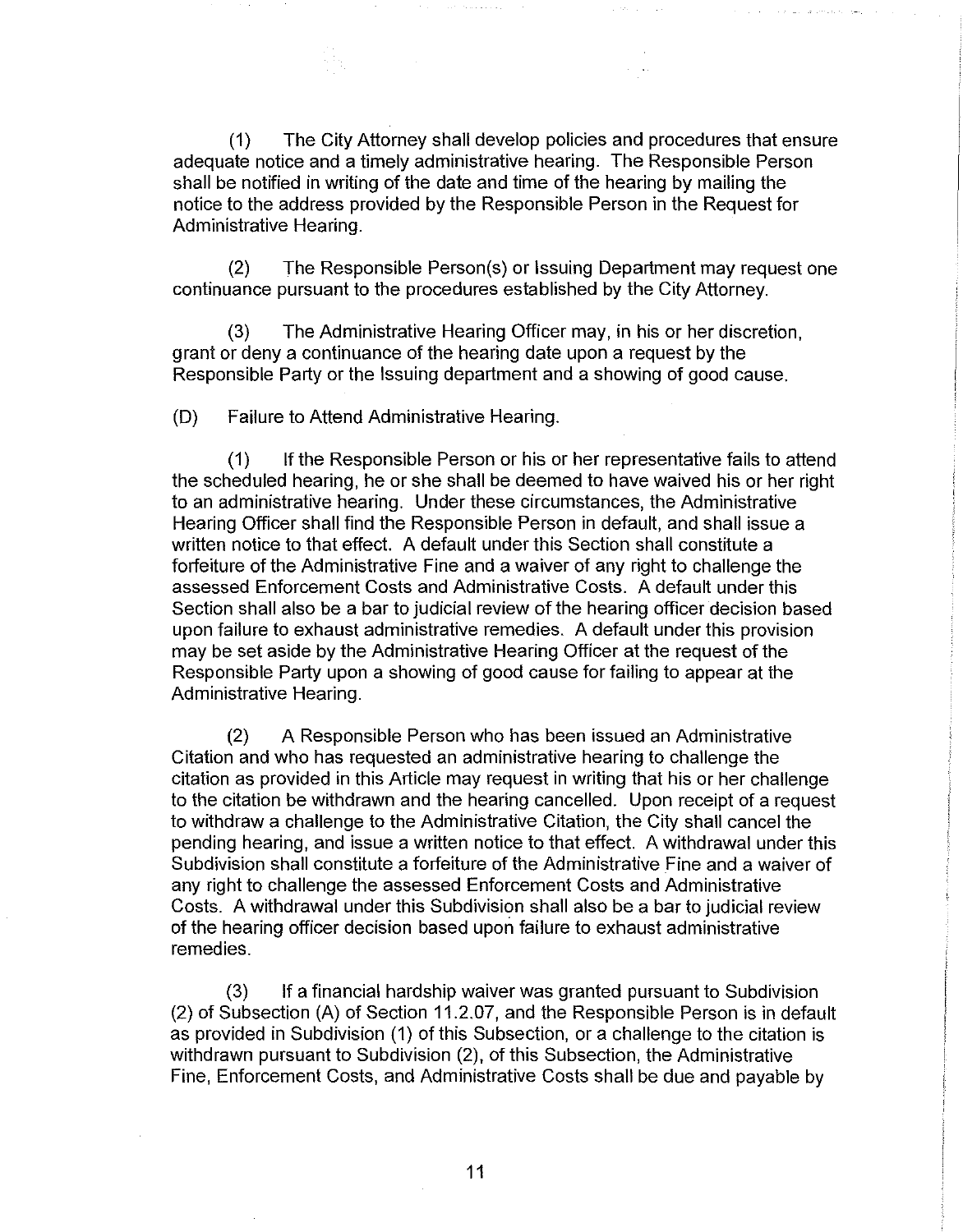the Responsible Person(s) to the City within twenty (20) calendar days following the date that had been set for the administrative hearing.

(4) The City may dismiss an Administrative Citation at any time if it is determined to have been issued in error.

(E) Procedures at the Administrative Hearing.

(1) Administrative hearings are informal in nature, and formal rules of evidence and discovery do not apply. The proceedings shall be audio-recorded by the City.

(2) The City bears the burden of proof at an administrative hearing to establish the existence of the Administrative Violation specified on the citation. The Administrative Hearing Officer shall use preponderance of the evidence as the standard of proof in deciding the issues.

(3) The Administrative Citation and any additional documents submitted by the Issuing Department shall be accepted by the Administrative Hearing Officer as prima facie evidence of the respective facts contained in those documents. The Enforcement Officer may attend the hearing but is not required to do so.

(4) Each party shall have the opportunity to testify, cross-examine witnesses, and present witnesses and evidence in support of his or her case. Written and oral evidence submitted at the hearing shall be submitted under penalty of perjury. Documentary and other tangible evidence must be authenticated to the satisfaction of the Administrative Hearing Officer. Nothing shall preclude the use of telephonic or other electronic means of communication if deemed appropriate by the Administrative Hearing Officer.

(F) Decision of the Administrative Hearing Officer. After considering all of the testimony and evidence submitted at the hearing, the Administrative Hearing Officer shall, within fifteen (15) days thereafter, render a decision in writing. The decision rendered by the Administrative Hearing Officer is not exclusive and does not preclude or foreclose the City Attorney's Office from pursuing any and all other remedies provided by law. The Administrative Hearing Officer shall render a decision as follows:

(1) Determine that the Administrative Violation specified in the citation is founded, and impose an Administrative Fine in the amount set forth in the citation and if the Administrative Violation has not been corrected as of the date of the hearing, order correction of the Administrative Violation; or

(2) Determine that the Administrative Violation specified in the citation is founded, but that the Administrative Fine was incorrectly assessed with the Administrative Fine schedules as provided for in Section 11.2.03, warranting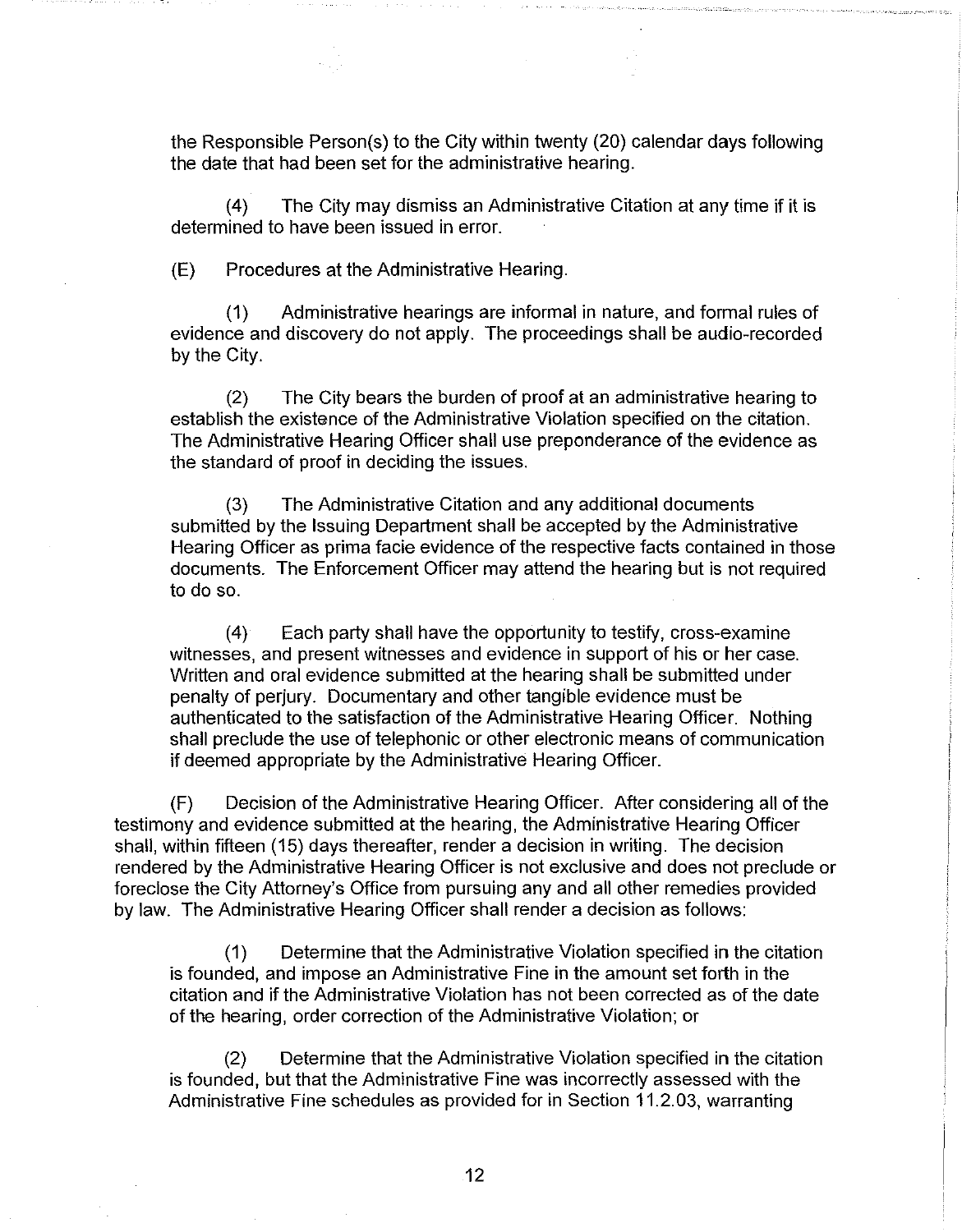imposition of a lesser or greater Administrative Fine than that prescribed in the citation and impose a lesser or greater Administrative Fine and, if the Administrative Violation has not been corrected as of the date of the hearing, order that the Administrative Violation be corrected; or

(3) Determine that the Administrative Violation specified in the citation is founded, but that the Issuing Department has introduced credible evidence of aggravating or mitigating circumstances warranting imposition of a greater or lesser penalty than that prescribed in the Administrative Fine schedules, as provided for in Section 11.2.03, and impose a greater or lesser Administrative Fine, and if the Administrative Violation has not been corrected as of the date of the hearing, order that the Administrative Violation be corrected; or

(4) Determine that the Administrative Violation specified in the citation did not occur and cancel the Administrative Fine; and

(5) Determine the amount of the Enforcement Costs and associated Administrative Costs to be imposed, if any.

(G) The Administrative Order shall include the reasons for the decision and be served on all parties by any one of the methods listed in Section 11.2.04 of this Article or through service by first-class mail, postage prepaid on the Responsible Person(s) at the address he or she provided in the Request for Administrative Hearing. In addition to the matters set forth in Subsection (F) of this Section, the decision rendered by the Administrative Hearing Officer shall address the following:

(1) Administrative Fines

(a) If the Administrative Hearing Officer imposes an Administrative Fine, the City shall keep the funds deposited at the time of the hearing request. If the deposited funds are less than the Administrative Fine, the Responsible Person(s) shall pay the outstanding amount of the Administrative Fine to the City within twenty (20) calendar days of the Administrative Order becoming final. If the deposited funds equal more than the Administrative Fine, the City shall promptly refund the appropriate amount of the funds to the Responsible Person(s).

(b) If the Administrative Hearing Officer determines that the Administrative Violation specified in the citation did not occur and cancels the Administrative Fine, then the City shall promptly refund the amount of funds deposited by the Responsible Person at the time of the hearing request and no Enforcement Costs or Administrative Costs shall be assessed.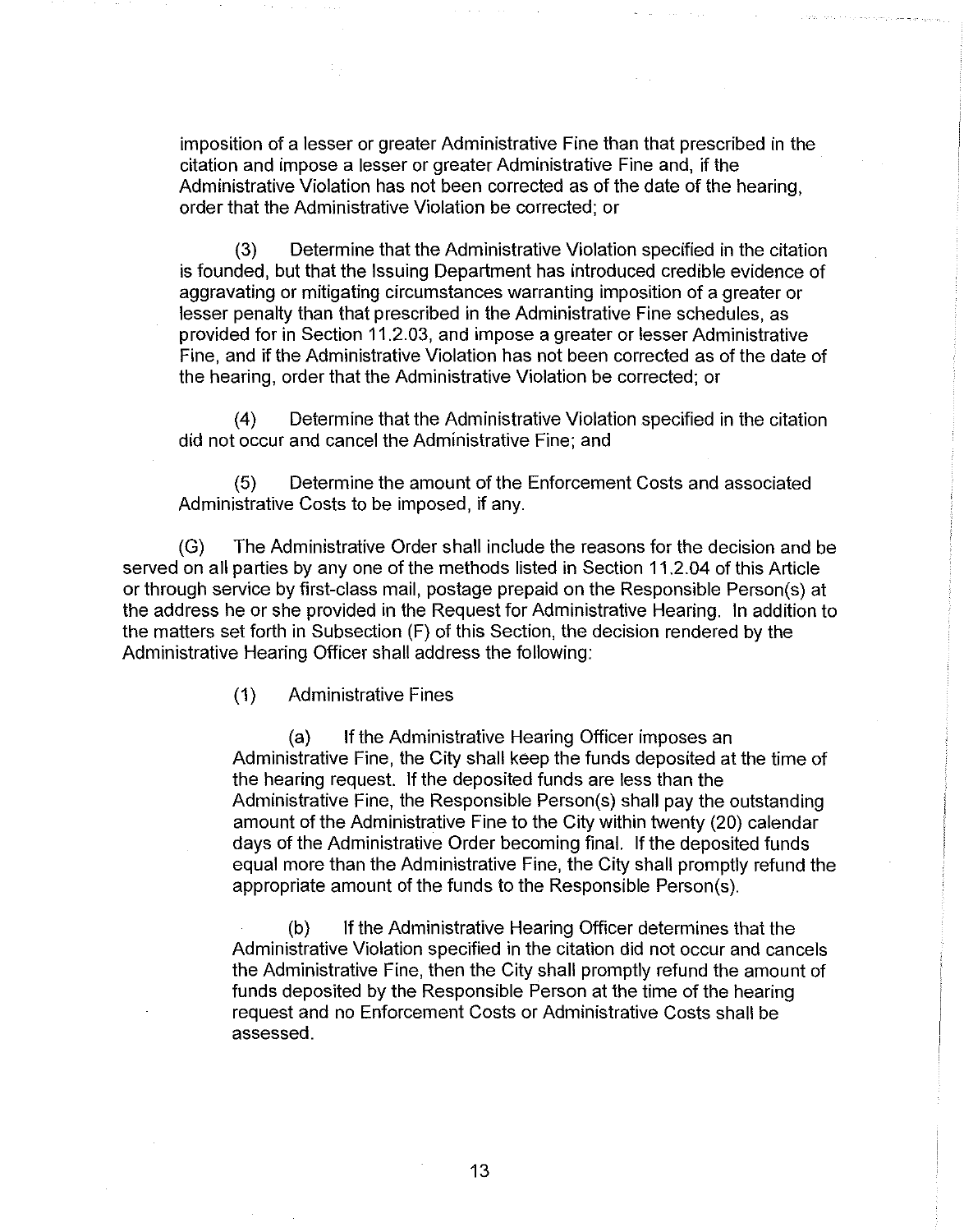(2) Enforcement Costs and Administrative Costs

(a) Enforcement Costs. The Administrative Order shall assess all reasonable Enforcement Costs to be paid by the Responsible Person. The Responsible Person(s) shall pay the Enforcement Costs to the City within twenty (20) calendar days of the Administrative Order becoming final.

(b) Administrative Costs. The Administrative Order shall assess all reasonable Administrative Costs to be paid by the Responsible Person. The Responsible Person(s) shall pay the Administrative Costs to the City within twenty (20) calendar days of the Administrative Order becoming final.

(3) The Administrative Order shall become final on the date of mailing or other service, and shall notify the Responsible Person(s) of his or her right to appeal.

## SEC. 11.2.10. RIGHT TO JUDICIAL REVIEW.

(A) Once an Administrative Order becomes final as provided in this Article, no further appeal may be filed pursuant to the provisions of this Code, except as provided for in this Section, or as otherwise provided by law.

(B) Once an Administrative Order becomes final, the time in which judicial review of the order must be sought shall be governed by California Code of Civil Procedure section 1094.6.

(C) Should any court of competent jurisdiction determine that the City must provide an appeal to any final Administrative Order in a manner other than set forth in California Code of Civil Procedure section 1094.6, then it is the intent of the City Council that the administrative penalty process remain as provided herein and to provide that any appeal which is timely requested follow the procedures set forth in Government Code section 53069.4.

# SEC.11.2.11. FAILURE TO PAY ADMINISTRATIVE FINES AND COSTS.

(A) Any Responsible Person who is issued an Administrative Citation pursuant to this Article, excluding Administrative Violations defined in Subsection (B) of Section 11.2.02, and does not pay within fifteen (15) calendar days, shall be assessed a late payment collection fee of \$50.00 which shall be charged in addition to any other assessed fines and fees. The City may use any legal remedy available to collect any unpaid Administrative Fine. These remedies include, but are not limited to, criminal remedies, civil action, injunctive relief, specific performance, and the recordation of a lien against real property pursuant to the procedures set forth in this Code and in accordance with applicable law.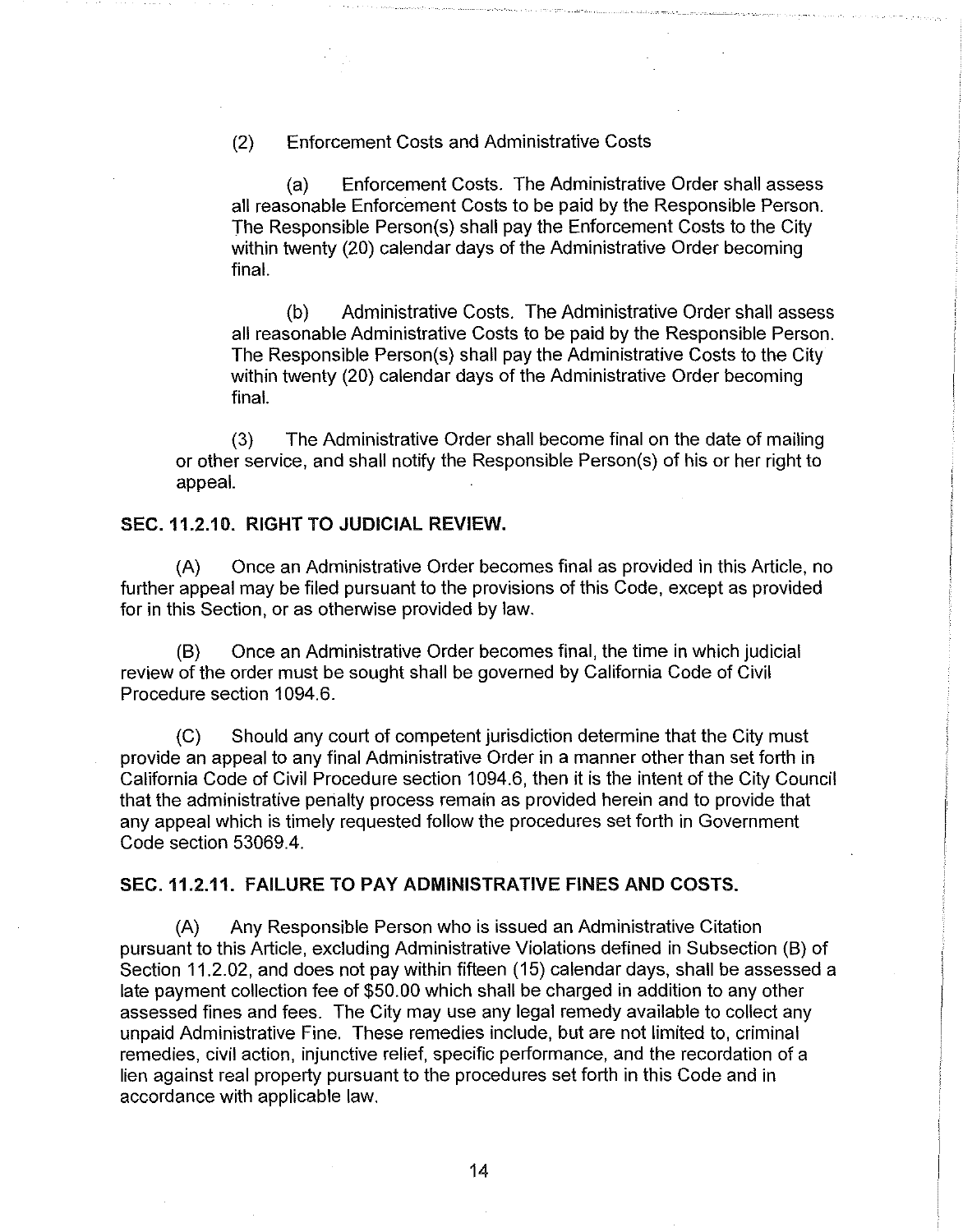(B) Any Responsible Person who is issued an Administrative Citation pursuant to this Article for an Administrative Violation defined in Subsection (B) of Section 11.2.02, and does not pay within fifteen (15) calendar days from the conclusion of the time afforded to remedy the Administrative Violation, shall be assessed a late payment collection fee of \$50.00 which shall be charged in addition to any other assessed fines and fees. The City may use any legal remedy available to collect any unpaid Administrative Fine. These remedies include, but are not limited to, criminal remedies, civil action, injunctive relief, specific performance, and the recordation of a lien against real property pursuant to the procedures set forth in this Code and in accordance with applicable law.

(C) Notwithstanding Subsections (A) and (B) of this Section, if the Responsible Person chooses to contest the Administrative Citation pursuant to Section 11.2.08 of this Article, and fails to pay the assessed Administrative Fine, Enforcement Costs, and Administrative Costs within twenty (20) calendar days of the Administrative Order becoming final, the Responsible Person shall be assessed a late payment collection fee of \$50.00 which shall be charged in addition to any other assessed fines and fees. The City may use any legal remedy available to collect any unpaid Administrative Fine or to gain compliance with the Administrative Order. These remedies include, but are not limited to, criminal remedies, civil action, injunctive relief, specific performance, and the recordation of a lien against real property pursuant to the procedures set forth in this Code and in accordance with applicable law.

(D) In the event a civil action is commenced to collect the Administrative Fine, Enforcement Costs, or Administrative Costs, the City shall be entitled to recover reasonable attorney's fees and all costs associated with the civil action. Costs include, but are not limited to, staff time incurred in the collection of the Administrative Fine, Enforcement Costs, and Administrative Costs, and those costs set forth in Code of Civil Procedure Section 1033.5.

#### SEC 11.2.12. DEPOSIT OF MONIES COLLECTED.

All monies collected pursuant to the provisions of this Article shall be deposited in the Code Compliance Fund, established pursuant to Article 11 of Chapter 6 of Division 5, Sections 5.121.11 and following, of the Los Angeles Administrative Code

# SEC. 11.2.13. SEVERABILITY.

If any section, subsection, subdivision, sentence, clause, or phrase of this Article is for any reason held to be invalid or unconstitutional by decision of any court of competent jurisdiction, such decision shall not affect the validity of the remaining portions of the Article. The City Council hereby declares that it would have passed this Article and each section, subsection, subdivision, clause or phrase thereof irrespective of the fact that one or more other sections, subsections, subdivisions, clauses or phrases may be declared to be invalid or unconstitutional.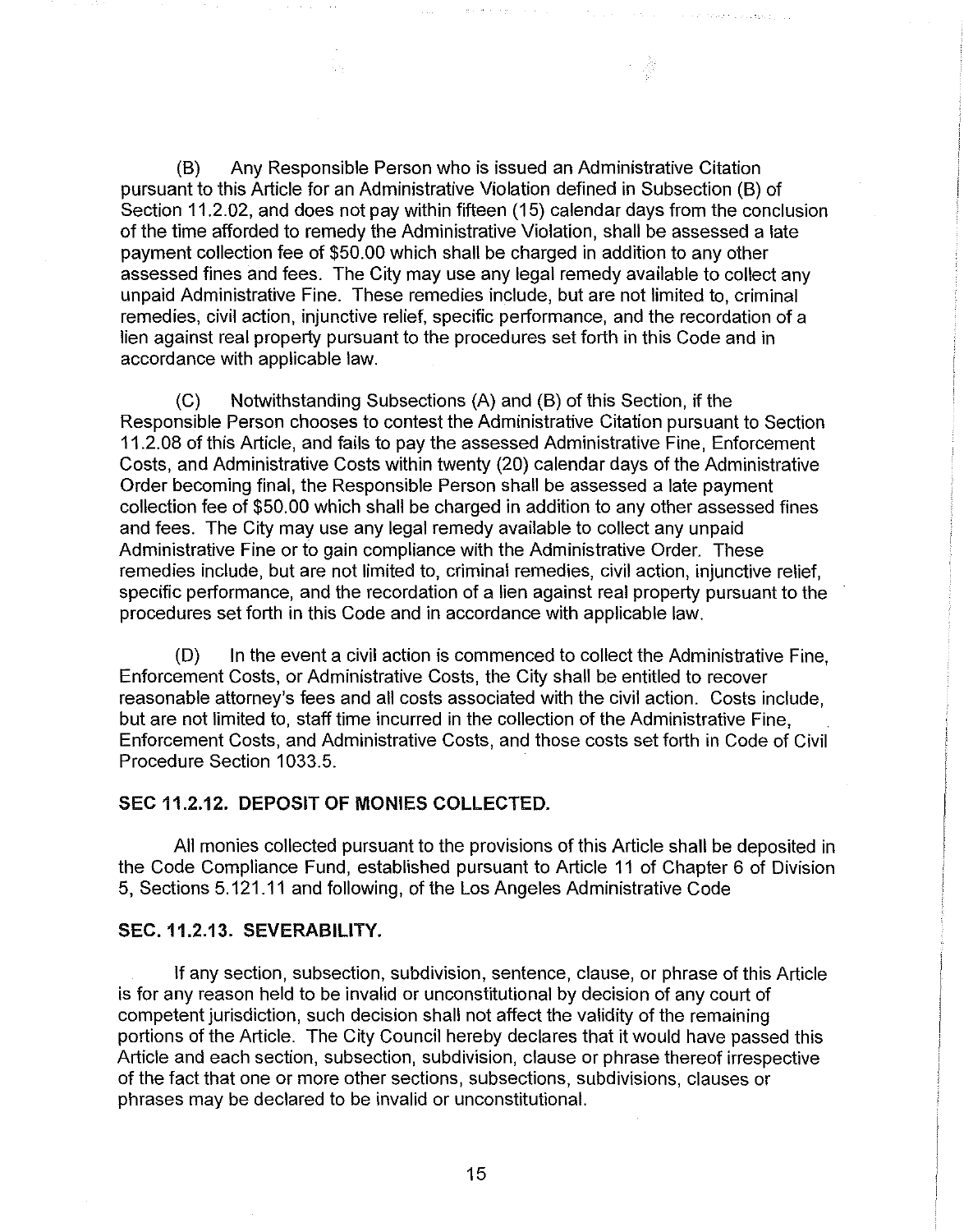Sec. 3. Division 5, Chapter 6 of the Los Angeles Administrative Code is amended by adding a new Article 11 to read as follows:

# CHAPTER 6, ARTICLE 11 CODE COMPLIANCE FUND

### SEC. 5.121.11. Creation and Administration of Fund.

(a) There is hereby created and established in the Treasury of the City of Los Angeles a special fund to be known as the Code Compliance Fund (the "Fund"). All monies collected pursuant to Chapter 1, Article 1.2, Sections 11.2.1 and following, of the Los Angeles Municipal Code shall be deposited into the Fund. The fund shall be administered by the City Attorney's Office who, in turn, shall be responsible for ensuring that the monies in the Fund are used for the purposes specified and required in Chapter 1, Article 1.2, Sections 11.2.1 and following, of the Los Angeles Municipal Code and, in addition, that all proposed actions with respect to the monies in the Fund comply with the following limitations:

( 1) All Administrative Fines recovered shall be deposited in the General Fund.

(2) Any Enforcement Costs recovered shall be identified as being generated by the Issuing Department and, at the discretion of the City Council and Mayor through appropriate budgetary actions, be transferred to the respective Issuing department that incurred the costs.

(3) Any Administrative Costs recovered shall be identified as being generated by the respective City department or office and, at the discretion of the City Council and Mayor through appropriate budgetary actions, be transferred to the respective City department or office that incurred the costs.

(4) All monies derived from the advance deposits identified in Article 1.2 of Chapter 1, Sections 11.2.01 and following, of the Los Angeles Municipal Code shall be deposited into the Fund and held until the conclusion of the administrative hearing process at which time the monies will either be transferred to the General Fund or refunded to the Responsible Person.

(b) Monies remaining in the Fund at the end of the fiscal year shall not revert to the Reserve Fund pursuant to Charter Section 344, but shall be subject to transfer at any time as set forth herein and as authorized by the City Charter.